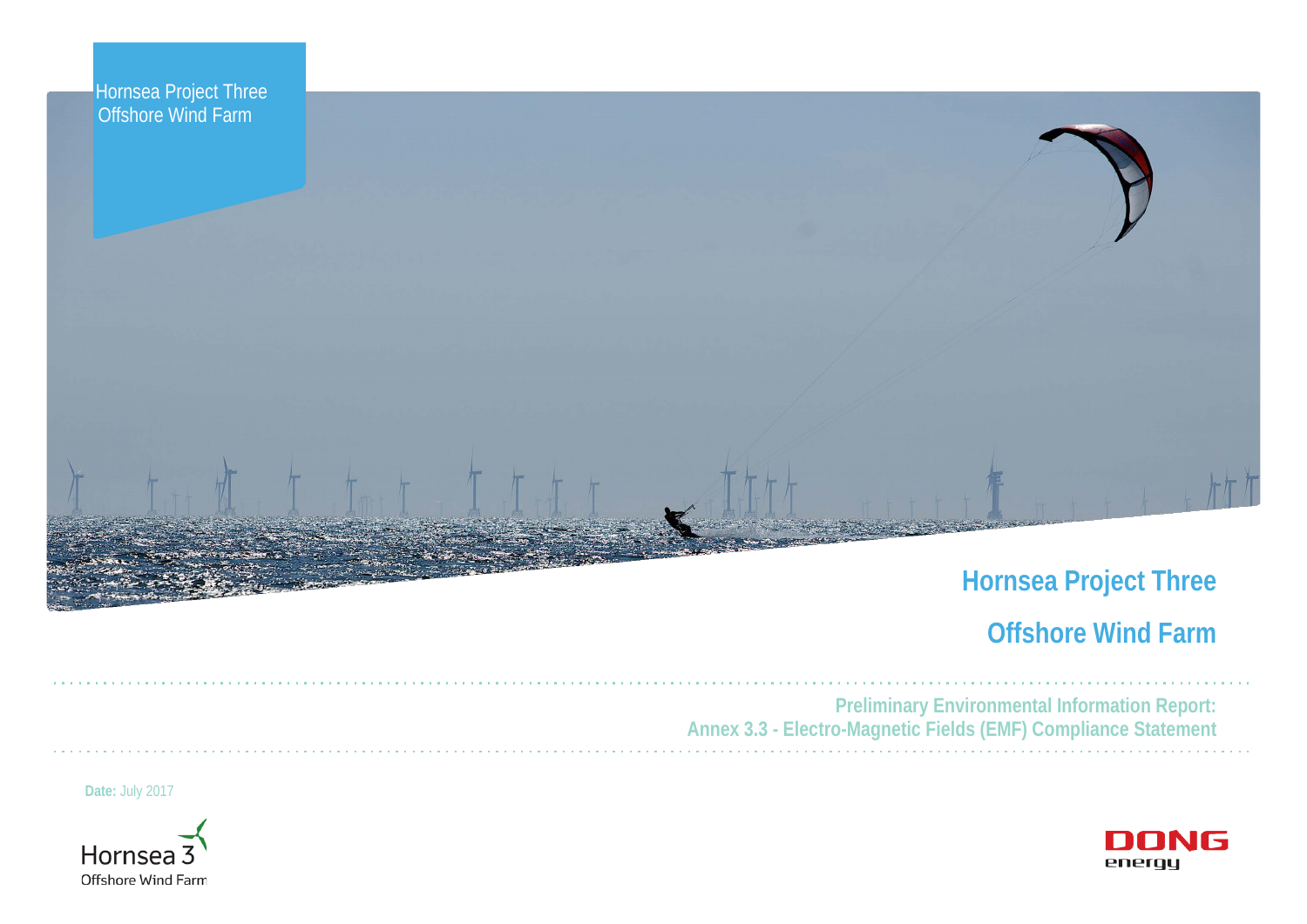



**Environmental Impact Assessment** 

**Preliminary Environmental Information Report**

**Volume 4**

**Annex - 3.3 – Electro-Magnetic Fields Compliance Statement**

Report Number: P6.4.3.3

Version: Final

Date: July 2017

This report is also downloadable from the Hornsea Project Three offshore wind farm website at: [www.dongenergy.co.uk/hornseaproject3](http://www.dongenergy.co.uk/hornseaproject3)

**Liability**

DONG Energy Power (UK) Ltd. 5 Howick Place, London, SW1P 1WG © DONG Energy Power (UK) Ltd, 2017. All rights reserved Front cover picture: Kite surfer near one of DONG Energy's UK offshore wind farms © DONG Energy Hornsea Project Three (UK) Ltd., 2016. Prepared by: RPS Checked by: Jennifer Brack and Sergio Zappulo Accepted by: Sophie Banham Approved by: Sophie Banham



This report has been prepared by RPS with all reasonable skill, care and diligence within the terms of their contracts with DONG Energy Power (UK) Ltd.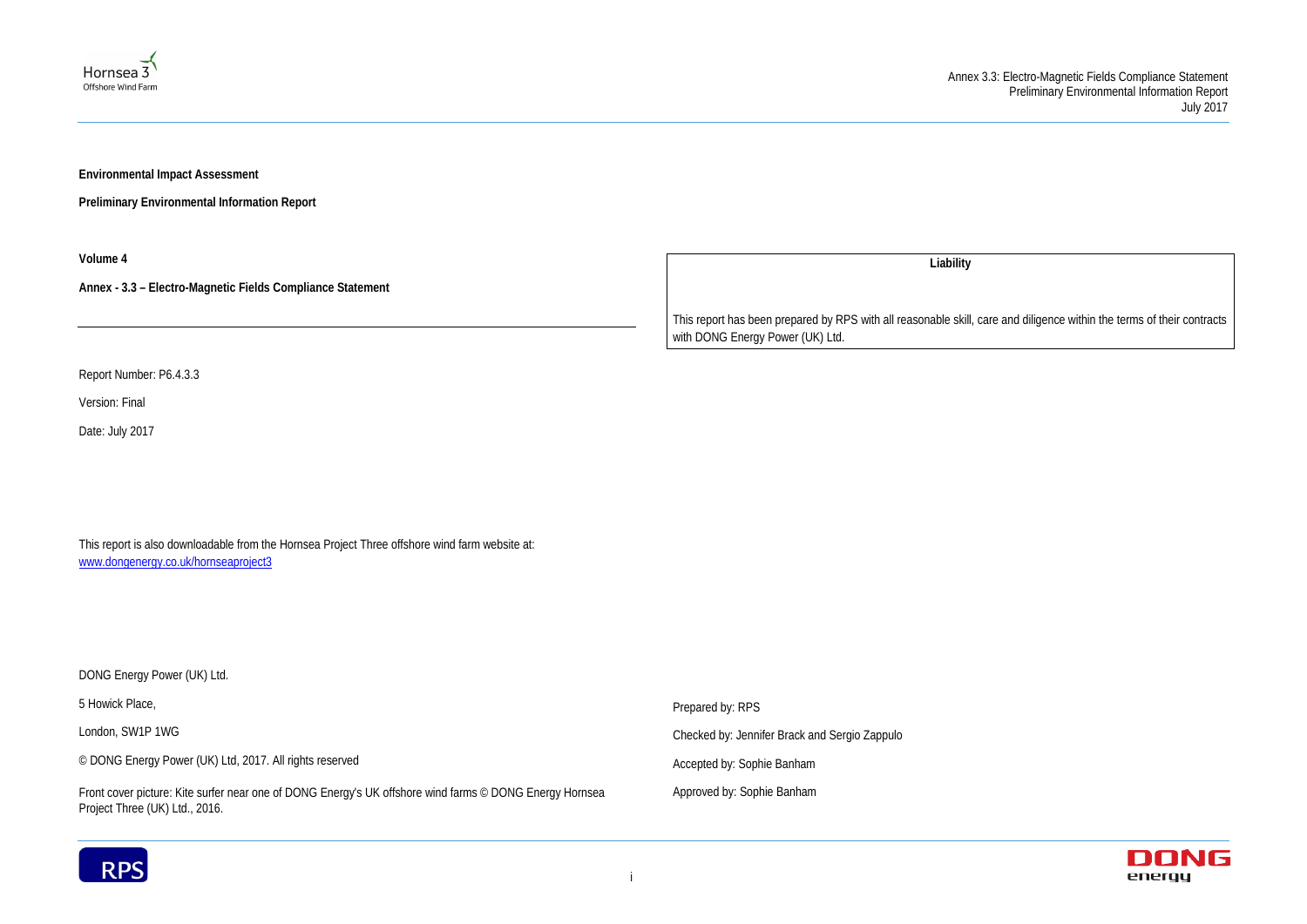#### **Definition**

ments that make up the Hornsea Project Three design detail in the project description. This envelope is used to imental Impact Assessment (EIA) purposes when the exact vn. This is also often referred to as the "Rochdale Envelope"

nt of the Hornsea Project Three offshore wind farm. DONG is owned by DONG Energy Power (UK) Limited, who is owned ed by DONG Energy VE A/S, who is owned by DONG Energy G Energy Wind Power Holding A/S, and who is owned by

een points at different voltages. Voltage (potential difference) the flow of electricity, analogous to the pressure of water in a expressed in kilovolts per metre (kV.m-1).

frequency spectrum encompassing static and low-frequency visible light, ultraviolet, x-rays and gamma rays. At higher are coupled together and referred to as electromagnetic oupling decreases and they are described in terms of

deals with the incidence, distribution, and control of diseases.

Ik transmission of electricity by alternating current (AC), dically reverses direction.

nsmission of electricity by direct current (DC), whereby the

in the former Hornsea Zone. It has a maximum capacity of 2.4 nd onshore infrastructure to connect to the existing National , Norfolk. Referred to as Hornsea Three throughout the PEIR.

which is the flow of electricity. Current can be likened to the he nozzle is open. Magnetic field strengths are expressed in

gainst which proposals for NSIPs will be assessed and

I generating stations which requires development consent wind farm project with a capacity of more than 100 MW

substation which Hornsea Project Three will ultimately

cables, onshore HVDC converter/HVAC substation, onshore



## **Table of Contents**

Hornsea 3 Offshore Wind Farm

## **List of Tables**

| Table $1.1$ : |  |
|---------------|--|
| Table $1.2$ : |  |
| Table 1.3:    |  |
| Table 1.4:    |  |

## **List of Figures**

## **Glossary**

| <b>Term</b>                                             |                                                                                                                                                                                                                             |
|---------------------------------------------------------|-----------------------------------------------------------------------------------------------------------------------------------------------------------------------------------------------------------------------------|
| Design Envelope                                         | A description of the range of possible eler<br>options under consideration, as set out in<br>define Hornsea Project Three for Environ<br>engineering parameters are not yet know<br>approach.                               |
| DONG Energy Hornsea Project<br>Three (UK) Ltd           | The company promoting the developmen<br>Energy Hornsea Project Three (UK) Ltd is<br>by DONG Energy Wind A/S, who is owne<br>Wind Power A/S, who is owned by DONG<br>DONG Energy A/S.                                        |
| Electric field                                          | Electric fields are created in spaces betw<br>can be described as the pressure behind<br>hose. Electric field strengths are typically                                                                                       |
| Electromagnetic field                                   | Electromagnetic fields (EMF) comprise a<br>fields radio waves, microwaves, infrared,<br>frequencies, electric and magnetic fields a<br>fields; as the frequency decreases, the co<br>separate electric and magnetic fields. |
| Epidemiology                                            | Relating to the branch of medicine which                                                                                                                                                                                    |
| <b>High Voltage Alternating Current</b><br>(HVAC)       | High voltage alternating current is the bul<br>whereby the flow of electric charge period                                                                                                                                   |
| <b>High Voltage Direct Current</b><br>(HVDC)            | High voltage direct current is the bulk trar<br>flow of electric charge is in one direction.                                                                                                                                |
| Hornsea Project Three offshore<br>wind farm             | The third offshore wind farm project withir<br>GW (2,400 MW) and includes offshore ar<br>Grid substation located at Norwich Main,                                                                                           |
| Magnetic field                                          | Magnetic fields are produced by current,<br>volume of water flowing in a hose when th<br>microteslas (µT).                                                                                                                  |
| National Policy Statement (NPS)                         | A document setting out national policy ag<br>decided upon.                                                                                                                                                                  |
| Nationally Significant<br>Infrastructure Project (NSIP) | Large scale development including power<br>under the Planning Act 2008. An offshore<br>constitutes an NSIP.                                                                                                                 |
| Norwich Main National Grid<br>Substation                | The existing National Grid Norwich Main<br>connect to.                                                                                                                                                                      |
| Onshore transmission<br>infrastructure                  | Onshore underground HVAC and HVDC<br><b>HVAC</b> booster station                                                                                                                                                            |
|                                                         |                                                                                                                                                                                                                             |

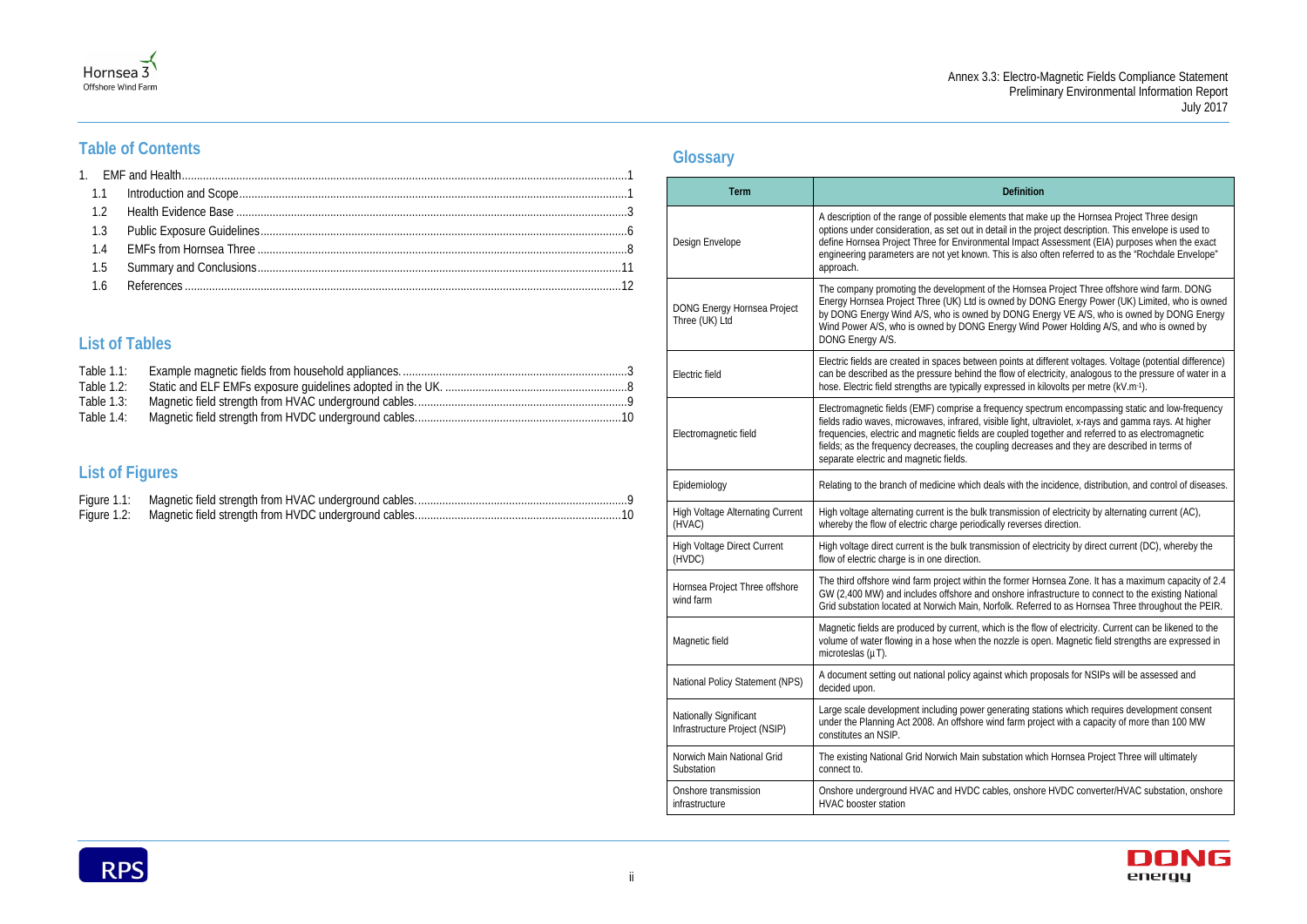| escription      |
|-----------------|
| tegy            |
|                 |
|                 |
|                 |
|                 |
|                 |
|                 |
|                 |
|                 |
|                 |
|                 |
|                 |
|                 |
| Protection      |
|                 |
|                 |
|                 |
|                 |
|                 |
|                 |
|                 |
|                 |
| ed Health Risks |
|                 |





| Term                         | <b>Definition</b>                                                                                                                        |  |  |
|------------------------------|------------------------------------------------------------------------------------------------------------------------------------------|--|--|
| Planning Inspectorate (PINS) | The executive agency of the Department for Communities and Local Government responsible for<br>operating the planning process for NSIPs. |  |  |
| <b>Project Description</b>   | A summary of the engineering design elements of Hornsea Project Three.                                                                   |  |  |
| Sensitivity                  | The extent to which a receptor can accept a change, of a particular type and scale                                                       |  |  |

## **Acronyms**

| Term           | <b>Description</b>                                                 |
|----------------|--------------------------------------------------------------------|
| <b>BEIS</b>    | Department for Business, Energy and Industrial Strategy            |
| CoP            | Code of Practice                                                   |
| <b>DCO</b>     | Development Consent Order                                          |
| <b>DECC</b>    | (former) Department of Energy and Climate Change                   |
| EC             | European Commission                                                |
| EIA            | <b>Environmental Impact Assessment</b>                             |
| <b>ELF</b>     | Extremely low frequency                                            |
| EMF(s)         | Electric and magnetic fields or electromagnetic field              |
| EU             | European Union                                                     |
| <b>HPA</b>     | (former) Health Protection Agency                                  |
| <b>HVAC</b>    | High voltage alternating current                                   |
| <b>HVDC</b>    | High voltage direct current                                        |
| <b>IARC</b>    | International Agency for Research on Cancer                        |
| <b>ICNIRP</b>  | International Commission on Non-Ionizing Radiation Protection      |
| IEC            | International Electrotechnical Commission                          |
| <b>MRI</b>     | Magnetic Resonance Imaging                                         |
| <b>NPS</b>     | National Policy Statement                                          |
| <b>NRPB</b>    | (former) National Radiological Protection Board                    |
| <b>NSIP</b>    | Nationally Significant Infrastructure Project                      |
| PHE            | <b>Public Health England</b>                                       |
| <b>PINS</b>    | Planning Inspectorate                                              |
| SAGE           | Stakeholder Advisory Group on ELF EMFs                             |
| <b>SCENIHR</b> | Scientific Committee on Emerging and Newly Identified Health Risks |
| <b>WHO</b>     | World Health Organisation                                          |

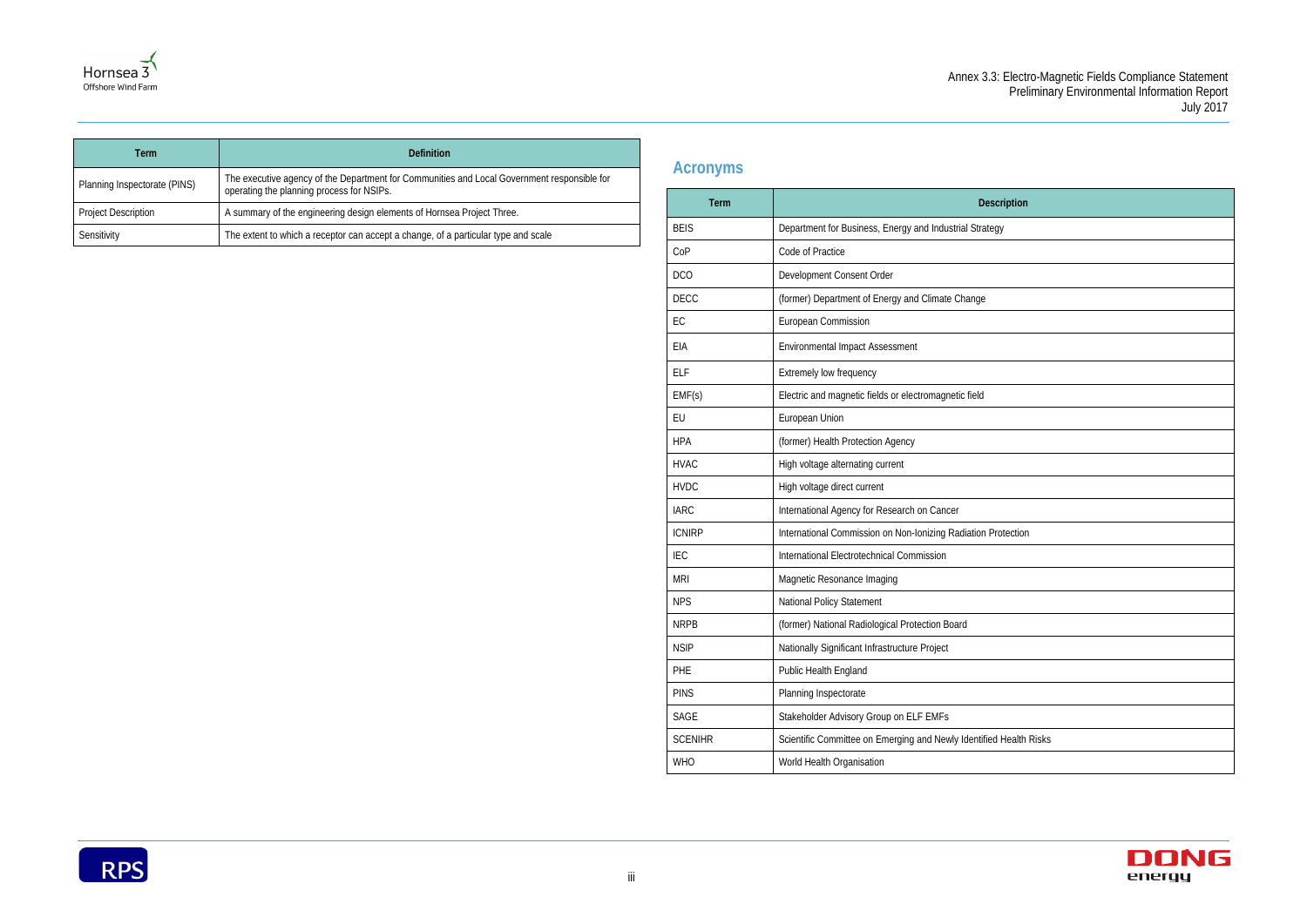



## **Units**

| Unit                      | <b>Description</b>                                                         |
|---------------------------|----------------------------------------------------------------------------|
| $\mu$ T or mT or T        | Microtesla, millitesla or Tesla (magnetic flux density - 'magnetic field') |
| A or kA                   | Ampere or kiloampere (current)                                             |
| GW or MW or kW            | Gigawatt or megawatt or kilowatt (power)                                   |
| Hz                        | Hertz (frequency - oscillations per second)                                |
| m                         | Metre (distance)                                                           |
| V or kV                   | Volt or kilovolt (electrical potential)                                    |
| $V.m^{-1}$ or $kV.m^{-1}$ | Volts or kilovolts per metre (electric field)                              |

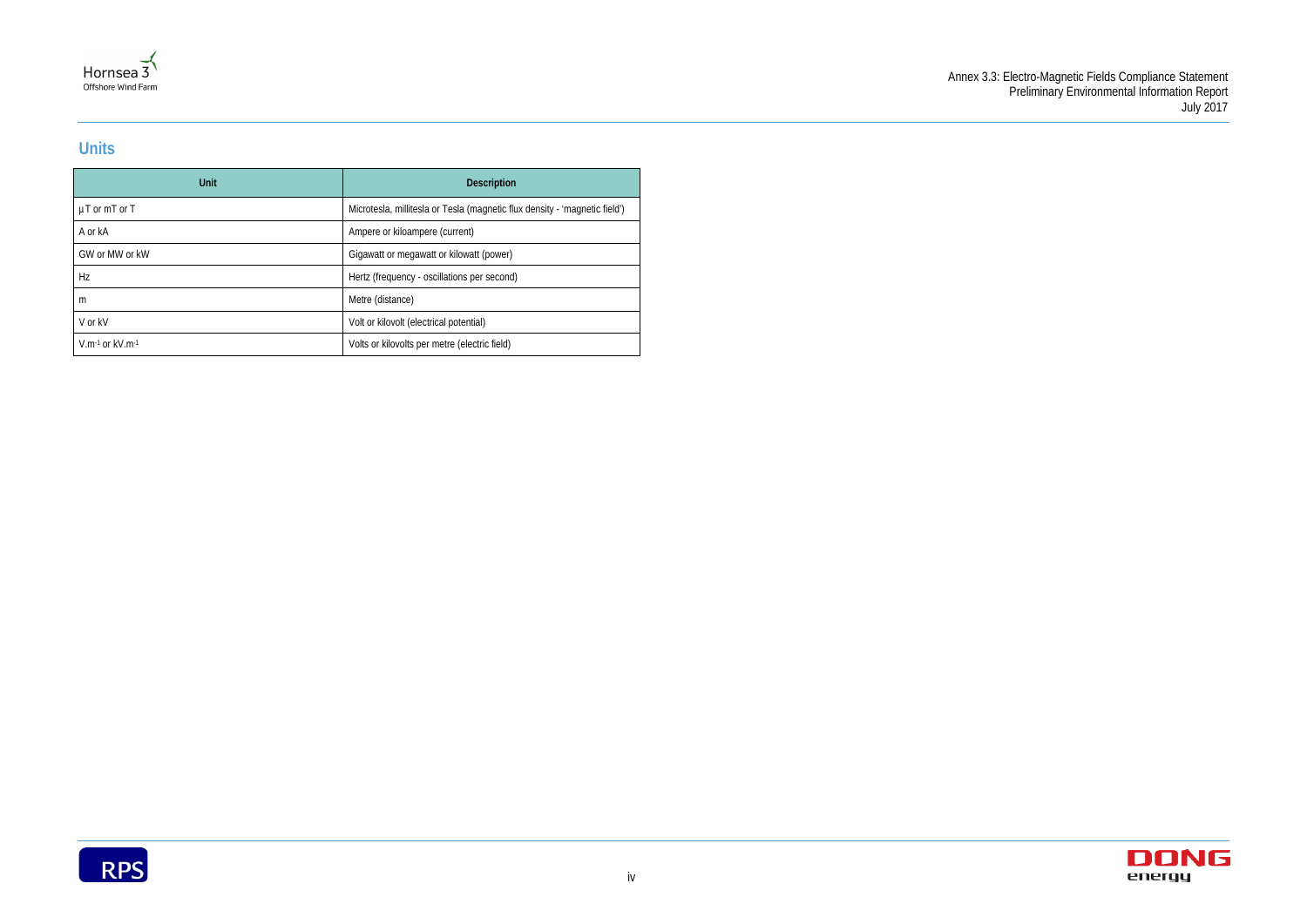

# <span id="page-5-0"></span>**1. EMF and Health**

## <span id="page-5-1"></span>**1.1 Introduction and Scope**

- 1.1.1.1 The Hornsea Project Three offshore wind farm will be developed and owned by DONG Energy Hornsea Project Three (UK) Ltd (hereafter referred to as 'Hornsea Three'), which will require construction and operation of onshore electricity transmission infrastructure to provide a connection for exporting electricity generated by the wind farm to the national electricity grid.
- 1.1.1.2 This onshore electricity transmission infrastructure will comprise either, or a combination of, high voltage alternating current (HVAC) or high voltage direct current (HVDC) underground cables (both referred to as 'onshore underground cables'), an onshore HVDC converter/HVAC substation and, in the case of HVAC, an onshore HVAC booster station may be required, subject to final project design. . Finally, there will be a short section of HVAC underground cable connecting the onshore substation to the existing Norwich Main National Grid substation.
- 1.1.1.3 Full details of the onshore transmission infrastructure and its design envelope are provided in volume 1, chapter 3: Project Description of the PEIR.
- 1.1.1.4 The onshore transmission infrastructure will generate electric and magnetic fields (EMFs) when in operation. HVAC infrastructure will generate EMFs principally at 50 Hz and HVDC infrastructure will generate static fields (0 Hz). The 50 Hz EMFs generated by this type of electricity transmission are often referred to as power frequency or extremely low frequency (ELF) EMFs. ELF EMFs are produced wherever electricity is generated, transmitted or used. Static EMFs are also common, generated by some electrified rail systems for example. Public exposure to ELF EMFs therefore comes from a wide range of sources in the human environment, alongside static electric and magnetic fields from the natural environment.
- 1.1.1.5 This annex provides an assessment of the static and ELF EMFs that would be generated by the Hornsea Three onshore transmission infrastructure, giving maximum predicted field strengths to assess compliance with health protection guidelines for public exposure to EMFs.

1.1.1.6 This annex is not concerned with EMFs generated by offshore transmission infrastructure or any assessment of potential impacts to offshore ecology, which is considered in volume 2, chapter 3: Fish and Shellfish Ecology. It is not concerned with occupational exposure to EMFs (e.g. for maintenance workers once the onshore transmission infrastructure is operational). The operator will be subject to the Control of Electromagnetic Fields at Work Regulations 2016 (SI 2016 No. 588. Health and Safety. The Control of Electromagnetic Fields at Work Regulations, 2016) and to the general duty of care to employees under the Health and Safety at Work Act (1974) and relevant health and safety regulations. It is also expected that the operator will have regard to the guidance from the Health and Safety Executive (HSE) and to the occupational exposure guidelines published by the International Commission on Non-Ionizing Radiation Protection (ICNIRP).

#### **1.1.2 Consultation**

- 1.1.2.1 An Environmental Impact Assessment (EIA) Scoping Report was submitted to the Planning Inspectorate (PINS) in October 2016, and the Secretary of State has provided a Scoping Opinion dated December 2016 that appends the responses of statutory consultees including local authorities and Public Health England (PHE). PHE's consultation response refers to its standing advice on the health effects of ELF EMFs, to public health protection exposure guidelines and the UK government's policy in that regard, and to the former Department of Energy and Climate Change's (DECC) voluntary Code of Practice that is followed by the electricity industry.
- 1.1.2.2 These sources of health protection advice and guidelines are discussed in detail in section [1.3](#page-10-0) of this annex.
- 1.1.2.3 No other statutory consultees have raised any matters concerning EMFs and public health in the Scoping Opinion.

#### **1.1.3 Approach and structure**

- 1.1.3.1 The approach to this assessment seeks to provide information regarding EMFs, the scientific evidence base and the guideline exposure limits in place to protect health, in order to address potential public perception of risk in addition to showing compliance with those guidelines. The annex structure is as follows:
	- Remainder of this section an introduction to EMFs;
	- Sectio[n 1.2](#page-7-0) a summary of the health evidence base and view of health protection bodies;
	- have been adopted in the UK and how they are applied;
	- standards; and
	- Sectio[n 1.5](#page-15-0) a conclusion, bringing together the assessment's findings.

• Section [1.3](#page-10-0) – the guideline exposure standards set to protect health, with discussion of how these

• Section [1.4](#page-12-0) – a conservative assessment of the maximum static and ELF EMFs that could be produced by the proposed development, showing compliance with the guideline public exposure

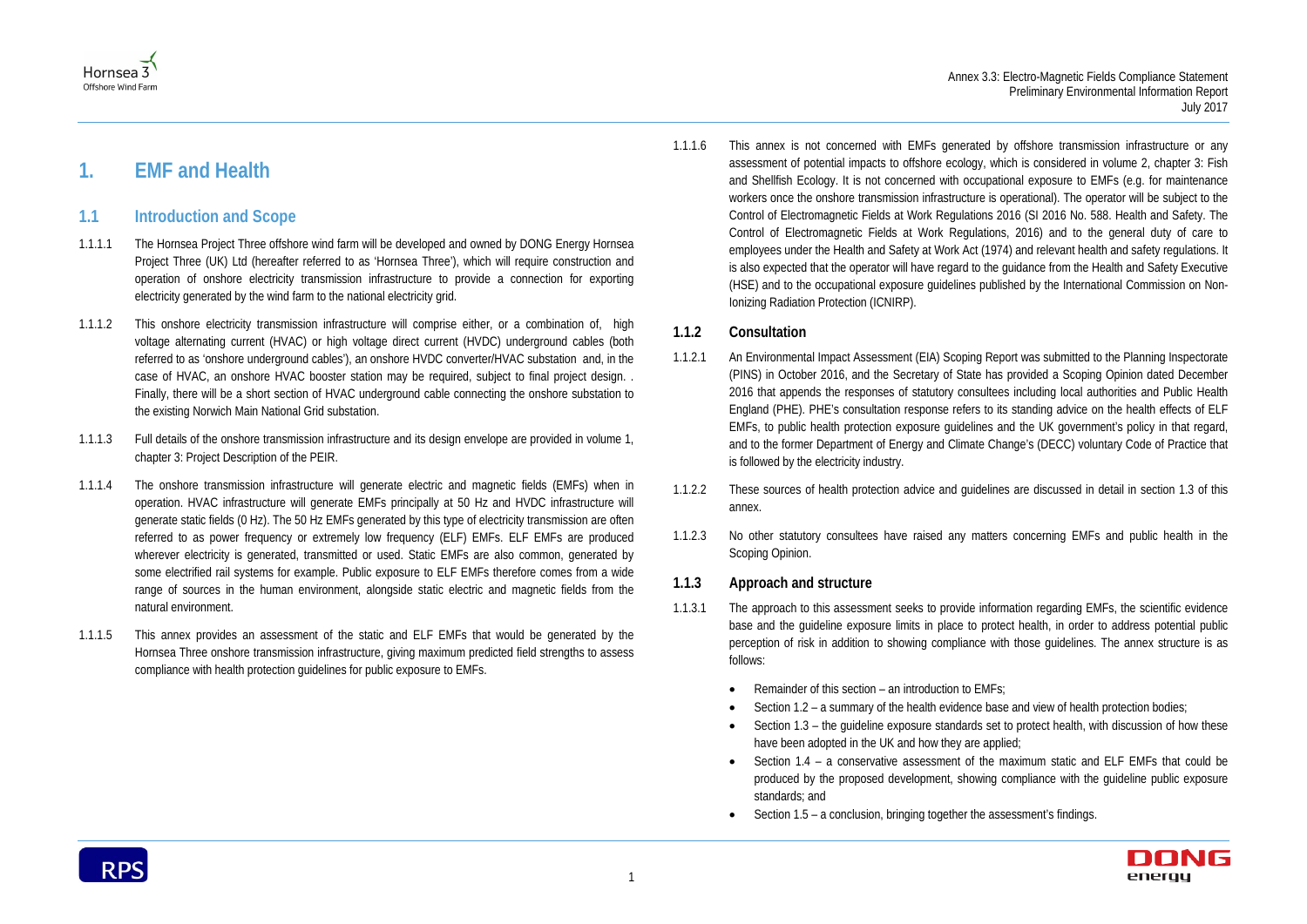



#### **1.1.4 Electric and magnetic fields**

- 1.1.4.1 Electromagnetic fields and the electromagnetic forces they represent are a fundamental part of the physical world. Electromagnetic forces are partly responsible for the cohesion of material substances and they mediate processes of chemistry, including those in human cells. EMFs occur naturally within the human body (through nerve and muscle activity) and also exist in the form of the magnetic field created by the earth and electric fields in the atmosphere.
- 1.1.4.2 ELF EMFs are part of the electromagnetic spectrum, which also encompasses radio waves, microwaves, infrared, visible light, ultraviolet, x-rays and gamma rays. At higher frequencies, electric and magnetic fields are coupled together and referred to as electromagnetic fields; as the frequency decreases, the coupling decreases, and at the 50 Hz frequency used for HVAC electricity transmission or for static fields, it is appropriate to think in terms of separate electric and magnetic fields.
- 1.1.4.3 Unlike ionizing radiation found in the upper part of the electromagnetic spectrum (such as gamma rays emitted by radioactive materials, or x-rays), static and ELF EMFs cannot break the bonds that hold molecules in cells together and therefore cannot directly produce ionisation that could be damaging to cellular material. This is why static and ELF EMFs are categorised as 'non-ionising radiation'.
- 1.1.4.4 EMFs are strongest close to the point at which they are generated (e.g. a current-carrying conductor) and decrease rapidly in strength with distance from the source. As a general rule, the strength of radiated energy measured from a given line source is inversely proportional to the square of distance from its source. ELF EMFs strengths and electrical currents throughout this document are given as root mean square figures (RMS, an averaging calculation), due to the sinusoidal nature of current, voltage and EMFs in the context of HVAC transmission, which is the conventional scientific way of expressing these quantities.

- 1.1.4.5 Electric fields are created in spaces between points at different voltages. Voltage (potential difference) can be described as the pressure behind the flow of electricity, analogous to the pressure of water in a hose. Electric field strengths are typically expressed in kilovolts per metre (kV.m-1).
- 1.1.4.6 The static atmospheric electric field at ground level is normally about 100 volts per metre (V.m-1) in fine weather and may rise to many thousands of volts per metre during thunderstorms. Electricity in homes is at a voltage of 230 V but outside homes it is distributed and transmitted at higher voltages, from 400 V up to 400 kV in the UK.
- 1.1.4.7 Generally, the higher the voltage, the greater the electric field. However, electric fields are readily screened by metals, most building materials and a degree of screening is offered by trees, hedges, and other earthed objects. This means that underground cables do not produce an electric field above ground level due to being buried.

#### *Electric fields*

#### *Magnetic fields*

- 1.1.4.8 Magnetic fields are produced by current, which is the flow of electricity. Current can be likened to the volume of water flowing in a hose when the nozzle is open. Anything that uses or carries mains electricity is potentially a source of power frequency magnetic fields. Magnetic field strengths are expressed in microteslas ( $\mu$ T).
- 1.1.4.9 The strength of both static and time-varying magnetic fields from electrical equipment depends on the current carried by it, where generally, the greater the current, the greater the magnetic field. As such, magnetic fields come from a wide range of sources and vary significantly within households, workplaces and the built and natural environment.
- 1.1.4.10 Typical residential exposure to ELF magnetic fields is in the range of 0.01 µT (microteslas) to 0.2 µT (Energy Networks Association, 2013). Low-voltage distribution circuits, household wiring and electrical appliances are typically the main sources of residential exposure, although in some cases nearby highvoltage transmission can contribute to higher-than-average residential exposure (Maslanyj, et al., 2005). Electrical appliances can sometimes generate significant ELF magnetic fields (shown in [Table 1.1\)](#page-7-1), albeit in close proximity and with exposure therefore typically of a short duration.
- 1.1.4.11 The time-varying magnetic field from Alternating Current (AC) mains electricity is separate to the Earth's natural (static) magnetic field, which varies between about 30  $\mu$ T at the equator and 60  $\mu$ T in high latitudes, being approximately 50  $\mu$ T in the UK (British Geological Survey, n.d.).
- 1.1.4.12 Magnetic field strength *B* (strictly speaking magnetic flux density) can be calculated using the Biot-Savart law, from which the following equation can be derived:

$$
B=\,\frac{\mu_0\;I}{2\;\pi\;r}
$$

Where:

 $B =$  Magnetic flux density  $(T)$ 

 $\mu_0$  = Permeability of free space = 4 x  $\pi$  x 10<sup>-7</sup> (H m<sup>-1</sup>)

- $I =$  Current through conductor  $(A)$
- $r = Distance from centre of conductor (m)$

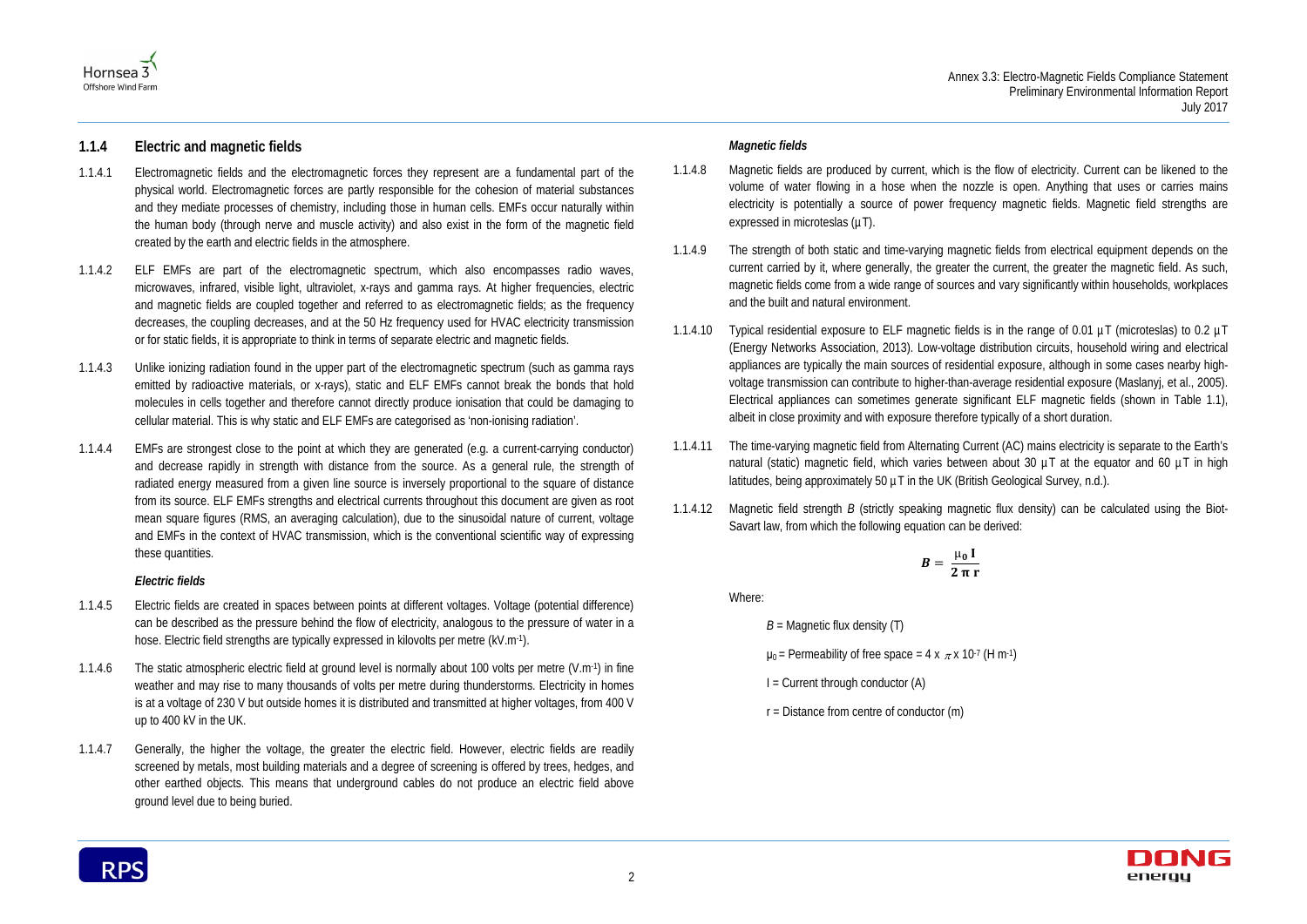

|  | Table 1.1: Example magnetic fields from household appliances. |  |
|--|---------------------------------------------------------------|--|
|--|---------------------------------------------------------------|--|

<span id="page-7-1"></span>

| Appliance      | Magnetic field $(\mu T)$ | Distance (cm) |
|----------------|--------------------------|---------------|
| Hair dryer     | $6 - 2,000$              | 3             |
| Vacuum cleaner | $2 - 20$                 | 30            |
| Microwave      | $4 - 8$                  | 30            |
| Dishwasher     | $0.6 - 3$                | 30            |
| Television     | $0.01 - 0.15$            | 100           |

Sources: (World Health Organisation, n.d.) (citing German Federal Office for Radiation Safety)

## <span id="page-7-0"></span>**1.2 Health Evidence Base**

1.2.1.1 Electricity transmission and use is ubiquitous in the developed world, meaning that the entire population of a developed country such as the UK experiences ELF EMFs exposure in daily life. Strong static and ELF EMFs are known to interact with the human body, with detectible physiological effects. For these reasons, extensive scientific research has been undertaken, particularly over the last 40 years, into the potential for static or ELF EMFs exposure to cause adverse health effects. This research has formed the basis for health protection guidelines discussed in section [1.3.](#page-10-0)

#### **1.2.2 HVAC ELF EMFs**

- 1.2.2.1 Scientific knowledge in this field is substantial, being based on a large number of epidemiological, animal and in-vitro studies. Reviews of this evidence base have been undertaken by a number of national and international health protection bodies over the course of the last two decades, to summarise the findings of published research, form conclusions and give health protection advice (where applicable) based on the weight of evidence.
- 1.2.2.2 These health protection bodies include: the World Health Organisation (WHO); the International Agency for Research on Cancer (IARC); the International Commission on Non-Ionizing Radiation (ICNIRP); the European Commission's Scientific Committee on Emerging and Newly Identified Health Risks (SCENIHR); and in the UK the former National Radiological Protection Board (NRPB), later the Radiation Protection Division of the former Health Protection Agency (HPA), which in 2013 became part of the Centre for Radiation, Chemical and Environmental Hazards in Public Health England (PHE).
- 1.2.2.3 Possible health outcomes ranging from reproductive defects to cardiovascular and neurodegenerative diseases have been examined but have not been substantiated (McKinlay, et al., 2004) (McKinlay, et al., 2004) (ICNIRP, 1998) (ICNIRP, 2010) (SCENIHR, 2009) (SCENIHR, 2013) (SCENIHR, 2015).

#### *Reproductive, Cardiovascular, Neurodegenerative Disease and Genotoxic Effects*

- 1.2.2.4 Initial research examining reproductive defects and exposure to ELF EMFs during pregnancy has focused mainly on the use of electric blankets and electrically heated beds. IARC concluded (IARC, 2002) in 2002 that there is little evidence to support an association of exposure to ELF EMFs with adverse reproductive outcomes. Reviewing further research since then (mainly cohort studies based on residential proximity to power lines), SCENIHR noted one study that indicated an association between foetal EMFs exposure and later development of asthma, but concluded that recent evidence does not show an effect on reproductive health (SCENIHR, 2015).
- 1.2.2.5 WHO, ICNIRP and SCENIHR have reported (WHO, 2007) (ICNIRP, 2010) (SCENIHR, 2009) some evidence suggesting a possible link between ELF EMFs and certain neurodegenerative diseases, but consider the evidence at present inadequate to demonstrate this association and note that no biological mechanism for ELF EMFs exposure (at levels below guideline limits for public exposure) to cause neurodegenerative disease has been established.
- 1.2.2.6 A literature review article (Consales, et al., 2012) published in 2012 regarding ELF EMFs and neurodegenerative disorders provided a good summary of the emerging evidence, particularly in relation to Alzheimer's disease, Parkinson's disease, Amyotrophic Lateral Sclerosis (ALS) and Huntingdon's disease. The review notes that this is a relatively novel area of research, and that fewer studies have been undertaken (mainly of occupational exposure), compared to studies of EMFs and cancer.
- 1.2.2.7 The evidence regarding whether ELF EMFs exposure is linked to, and a cause of, neurodegenerative disease is mixed. Epidemiological evidence correlates ELF EMFs exposure with Alzheimer's and ALS disease incidence. However, the evidence did not show a link with Parkinson's disease and Huntingdon's disease. The review notes that the epidemiological evidence in this area is limited by the fact that neurodegenerative diseases are not recorded in registries in the same way as cancers (making disease records less reliable) and that studies have generally not measured exposure but estimated it by occupation (e.g. power sector workers) or from interviews about daily activity.
- 1.2.2.8 Although possible causal mechanisms for neurodegenerative disease have been put forward, only limited experimentation in animals has been undertaken and the results have not supported these hypotheses. Research for Huntingdon's Disease involving studies on the brains of animals has shown evidence of a neuroprotective effect from EMF exposure.

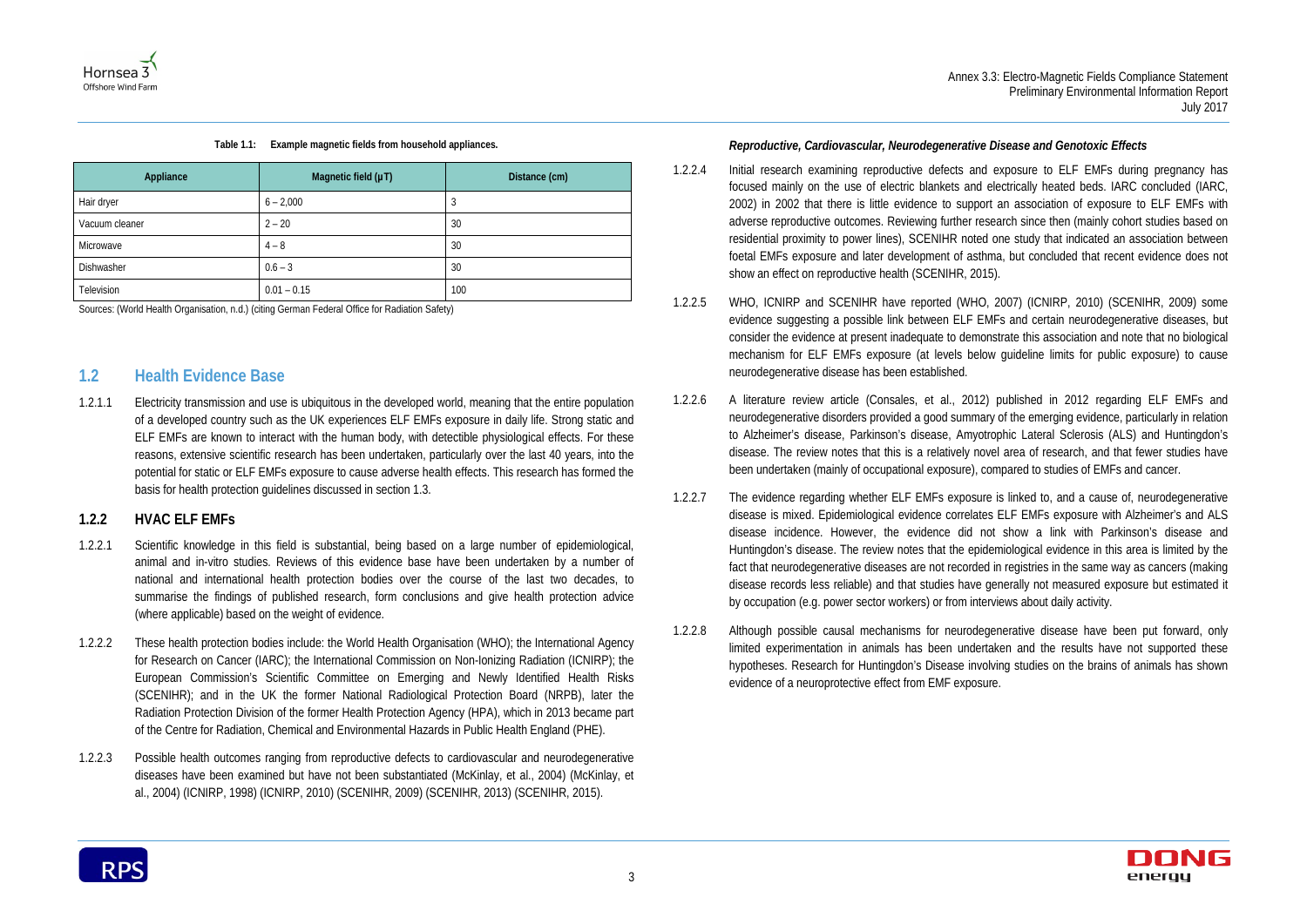



- 1.2.2.9 A 2009 study in Switzerland (Huss, et al., 2009) found an association between close residential proximity (<50 m) to high-voltage transmission infrastructure and risk of Alzheimer's disease based on death certificate data; however, a more recent study in Denmark using more robust data (based on Alzheimer's case diagnosis rather than death records) did not find an association (Frei, et al., 2013). A recent occupational exposure study of ALS found an association with ELF magnetic field exposure, identified by proxy using job categories (Koeman, et al., 2017). However, a 2014 UK study of motor neurone disease, Alzheimer's disease and Parkinsons's disease using the CEGB cohort (with relatively detailed estimates of magnetic field exposure) did not find any statistically significant associations (Sorahan & Mohammed, 2014). SCENIHR's most recent opinion is that the evidence since 2009 does not support a conclusion that ELF EMFs exposure increases Alzheimer's disease risk (SCENIHR, 2015).
- 1.2.2.10 Both IARC and WHO consider the potential for an association between cardiovascular disease and ELF EMFs exposure to be speculative and weak, given the evidence (IARC, 2002) (WHO, 2007). ICNIRP notes that heart muscle cells are less sensitive to direct stimulation than nerve tissue, and its public health protection guidelines are set on the basis of established effects that occur below the threshold at which direct nerve tissue or muscle tissue stimulation is possible. SCENIHR concluded in 2007 that "*An effect of heart rate variability seen in laboratory studies was the basis for a hypothesis that ELF* [EMFs] *exposure might affect the risk of cardiovascular disease and some initial epidemiologic results supported this. However, later well controlled studies have dismissed this hypothesis.*" (SCENIHR, 2007) (page 36) and in its 2009 opinion did not find any evidence sufficient to change that conclusion, stating that an association between cardiovascular disease and ELF EMFs is "*considered unlikely*" (SCENIHR, 2009) (page 43). This conclusion is supported by further heart disease studies from McNamee *et al.* (McNamee, et al., 2010) (McNamee, et al., 2011).
- 1.2.2.11 ELF EMFs are part of the non-ionising spectrum and as such do not have enough energy to cause direct damage to cell macromolecules leading to genotoxic effects through ionisation. Although there is little evidence of mutation directly caused by ELF magnetic fields, additional research has been recommended by WHO (WHO, 2007).

#### *Cancer*

1.2.2.12 Potential for ELF EMFs to cause cancer has been extensively studied. No causal link with cancers, such as adult leukaemia, brain tumours and breast cancer, has been established. Analysis has included studies of electricity workers with occupational exposure to ELF EMFs and adults and children with residential exposure. Pooled analyses (combining the results of multiple studies) and weight-of-evidence reviews have not found consistent epidemiological evidence of an association between ELF EMFs and adult leukaemia, or child or adult brain tumours, or a plausible biological mechanism for causation (IARC, 2002) (WHO, 2007) (Kheifets, et al., 2010) (Sorahan, 2012).

- 1.2.2.13 A further common concern is the potential for ELF EMFs exposure to indirectly increase breast cancer incidence through affecting melatonin production in the body. Melatonin may offer some protection against breast cancer development. A 2006 review of scientific studies by the former HPA (Health Protection Agency, 2006) concluded that the evidence does not show that exposure to ELF EMFs affects melatonin levels or the risk of breast cancer. WHO goes further in concluding that the evidence is sufficient to give confidence that ELF magnetic fields do not cause breast cancer (WHO, 2007).
- 1.2.2.14 In 2002 IARC classified ELF magnetic fields as 'possibly carcinogenic to humans' on the basis of a possible link to childhood leukaemia at field strengths below the ICNIRP guideline public exposure limits. 'Possibly carcinogenic' is the lowest of three carcinogenicity classifications used by IARC ('carcinogenic', 'probably carcinogenic', and 'possibly carcinogenic'). To put this in context, this category presently has 292 other agents, including coffee and Aloe vera[1](#page-8-0).
- 1.2.2.15 This classification is based on evidence that a correlation has been found between chronic exposure to weak ELF magnetic fields (at around 0.3–0.4 microtesla or greater) and an increased risk of childhood leukaemia. WHO and ICNIRP conclude that the results of pooled analyses (Ahlbom, et al., 2000) (Greenland, et al., 2000) for a number of international studies reduce the possibility that this correlation is due to chance, but do not rule out potential bias or confounding variables. The evidence base for a causal link between ELF EMFs and childhood leukaemia remains inconclusive, as despite extensive research, no plausible mechanism for a weak magnetic field to cause the disease has been established.
- 1.2.2.16 Additional research in the period since the 2007 WHO review has been carried out to further investigate the possibility of a causal link between ELF EMFs and childhood leukaemia. However, the evidence examined remains inconclusive: some evidence of a possible increase in childhood leukaemia risk at long-term magnetic field exposure, in the order of 0.3–0.4 µT, continues to support the IARC classification of ELF EMFs as a possible carcinogen (e.g. (Kheifets, 2010) (Schüz, 2011) (Sermage-Faure, et al., 2013) (Zhao, et al., 2014)), but again evidence of a causal relationship or a mechanism to explain causation has not been established. It is probable that this uncertainty will not be fully resolved in the near future, as even large epidemiological studies (of the type already conducted) lack the statistical power to identify weak effects on a small affected population with a high degree of confidence, in particular given study limitations in the area of estimating long-term exposure and linking this to particular ELF EMFs sources.

<span id="page-8-0"></span>

 <sup>1</sup> Coffee is classified as 'possibly carcinogenic to humans' as it may increase the risk of bladder cancer, while at the same time be protective against bowel cancer. Aloe vera has recently been placed into this category based on intestinal cancer risk from ingestion and evidence of skin cancer risk from dermal application combined with sunlight exposure, based on mouse and rat studies.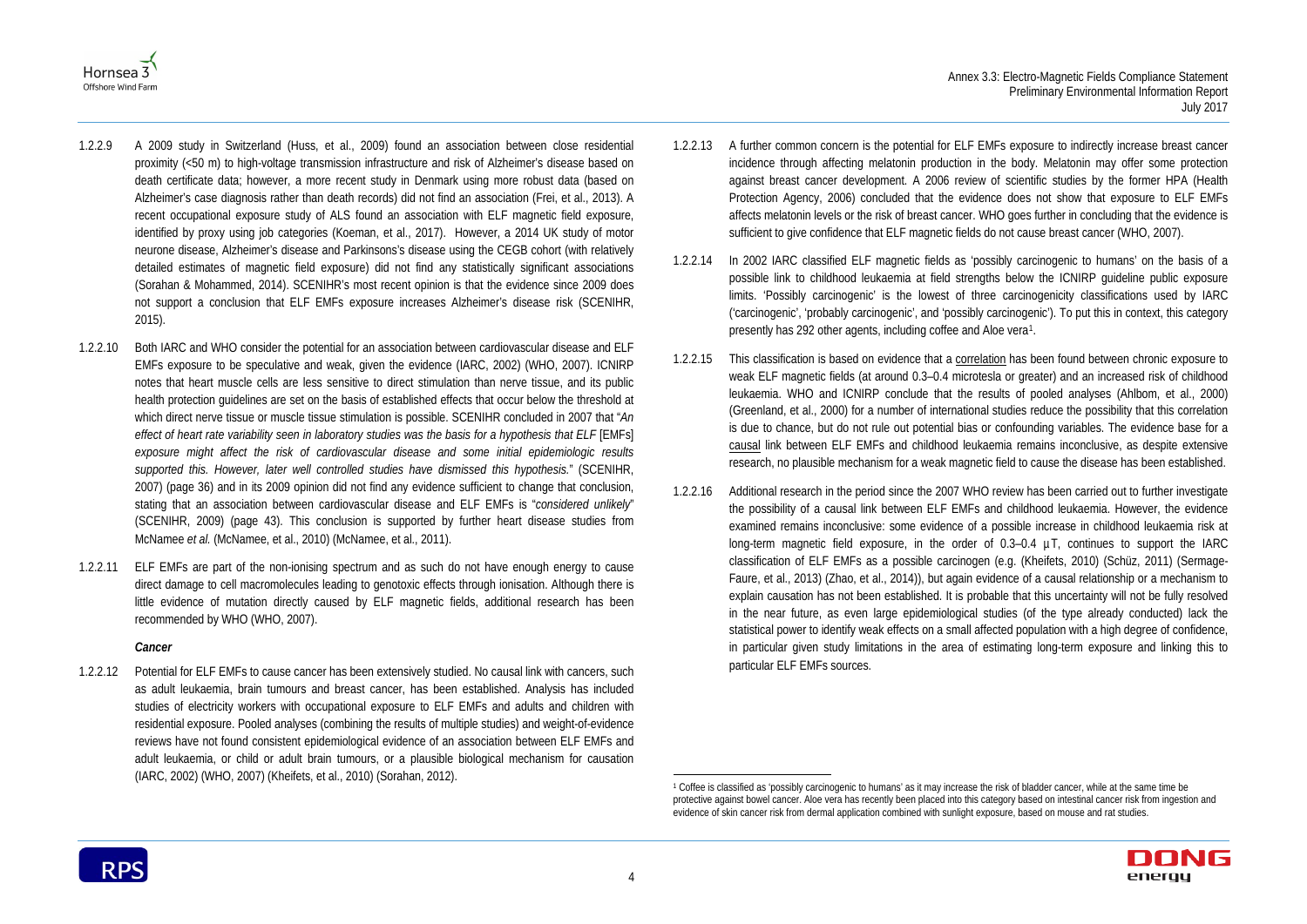



- 1.2.2.17 The largest series of studies of childhood cancer and ELF EMFs exposure has been undertaken by the Childhood Cancer Research Group at the University of Oxford, published in 2005, 2010 and 2014. The original study is sometimes referred to as the Draper study after the 2005 publication's lead author. The study in 2005 (Draper, et al., 2005) initially found an association between childhood leukaemia and ELF EMFs exposure, based on residential distance from high-voltage power lines. However, a re-analysis in 2010 (Kroll, et al., 2010) to improve the study to use calculated magnetic field strength (rather than distance as a proxy for exposure) indicated that the initial distance-based finding of risk was implausible as it extended to a distance at which magnetic field strength would be negligible and below typical household background.
- 1.2.2.18 The study was extended again in 2014 (Bunch, et al., 2014) to add evidence from Scotland and for 132 kV overhead lines and to present trend in risk over time. This showed that the apparent elevated risk is greatest in earlier decades of the time period considered in the study (1962-2008), which suggests that a factor that changes over time (such as population characteristics) is more likely to be the explanation than a physical effect from power lines. A study in Denmark (Pedersen, et al., 2014) designed using a comparable approach, to provide independent verification of these findings, did not find an excess leukaemia risk for children living within 200 m or 600 m of high-voltage power lines. A third comparable study (Kheifets, et al., 2013) to further extend this evidence has been undertaken in California, and found a slight excess of childhood leukaemia cases within 50 m of a transmission line over 200 kV (albeit with a wide confidence interval), but no evidence of increased risk at distances beyond 50 m, for lower-voltage lines, or for cancers of the central nervous system (Crespi, C, et al., 2016).
- 1.2.2.19 Overall this illustrates the difficulties of reliance on epidemiological evidence for a very small disease risk, and the need to consider the overall weight of evidence including animal and human cell studies.
- 1.2.2.20 Key questions when considering mixed evidence regarding a possible health risk are whether there is a statistically significant and strong relationship between exposure and health effect; whether there is a dose-response relationship (greater effect with greater exposure); whether different types of evidence are consistent (epidemiological studies, studies in animals, studies in human cells); and whether it is biologically plausible that exposure could create the health effect (Repacholi, 2012) (Bradford Hill, 1965).
- 1.2.2.21 In the case of EMFs and childhood leukaemia, the statistical evidence of epidemiological studies is mixed; and although taken together does suggest a risk, it does not show a clear dose-response relationship across studies; very extensive studies in animals and human cells have not established a mechanism for low-strength magnetic fields to cause cancer; and the existence of such a mechanism is considered biologically implausible.
- 1.2.2.22 As some evidence suggests that there is a possible increase in risk of childhood leukaemia at long-term exposure to magnetic field strengths in the order of >0.3–0.4 µT, it could be argued that it may be appropriate to apply the precautionary principle and consider further intervention to reduce potential risk. A full discussion of this issue, which is a matter of national policy, is outside the scope of this document. A paper published by Maslanyj *et al.* (Maslanyj, et al., 2010) gives a useful treatment of the position. The authors conclude that although there is "*no clear indication of harm at field levels implicated … the aetiology of childhood leukaemia is poorly understood. Taking a precautionary approach suggests that low-cost intervention to reduce exposure is appropriate. This assumes that if the risk is real, its impact is likely to be small. It also recognises the consequential cost of any major intervention. The recommendation is controversial in that other interpretations of the data are possible, and low-cost intervention may not fully alleviate the risk.*" (page 8). The paper notes in particular that due to uncertainties in the evidence and the fact that they may not be resolved in the near future, "*despite the need for evidence-based policy making, many of the decisions remain value driven and therefore subjective*" (*ibid*).
- 1.2.2.23 The recommendation of a precautionary stance echoes WHO's 2007 view, which suggested that the use of "*suitable precautionary measures to reduce exposure is reasonable and warranted*" (WHO, 2007) (page 13) in view of uncertainties about the effects of chronic magnetic field exposure, but that due to the weakness of the evidence for a link between exposure to ELF magnetic fields and childhood leukaemia, the benefits of exposure reduction on health are unclear. WHO emphasised that any precautionary measures should not compromise the benefits of electric power and that the costs of any precautionary measures to further reduce exposure would only be justified where they are very low or have no cost.
- 1.2.2.24 The view of ICNIRP, expressed in the most recent guidelines for public exposure to low frequency timevarying fields, is that "*the currently existing evidence that prolonged exposure to low frequency magnetic fields is causally related with an increased risk of childhood leukaemia is too weak to form the basis of exposure guidelines*" (ICNIRP, 2010) (page 2).
- 1.2.2.25 The process that has been followed at a national level, to review the health evidence base and international guidance, consider with public and expert stakeholders whether additional precautionary measures are warranted, and set public health protection guidelines into policy, is summarised in the following section [\(1.3\)](#page-10-0).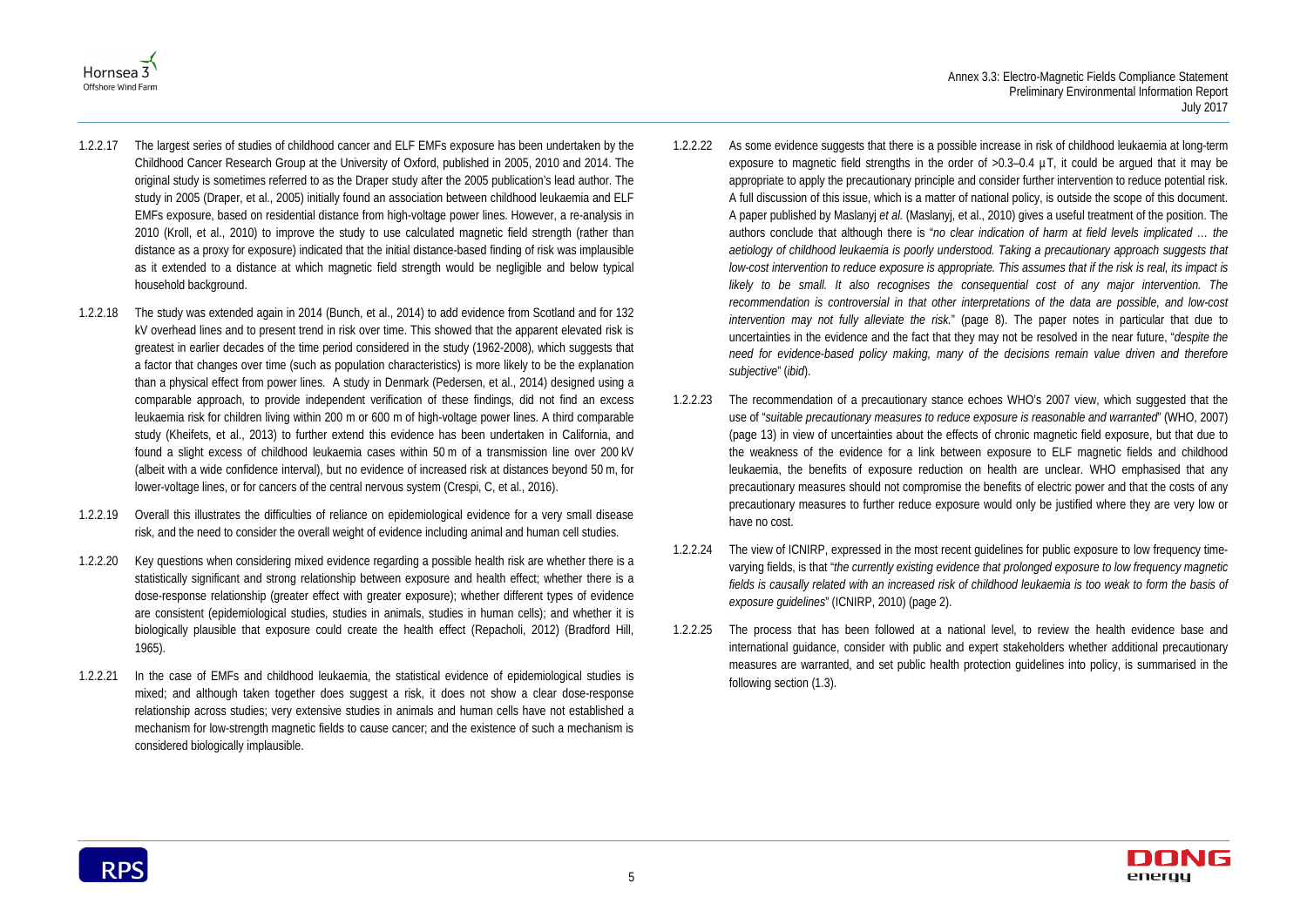



#### **1.2.3 HVDC Static EMFs**

1.2.3.7 Epidemiological studies have been conducted into the long-term health of certain worker groups, notably MRI operators, welders and those working at aluminium smelters, where exposure can be in the tens of mT range. The methodological quality of studies and data available is limited, but no strong influence upon the health outcomes studied (including cancer incidence and reproductive health) has been found (*ibid*). WHO states that the evidence from clinical and laboratory studies is insufficient to draw firm conclusions with regard to potential long-term effects. The carcinogenicity of static magnetic fields is regarded as not classifiable by IARC (IARC, 2002)

- 1.2.3.1 The potential health impacts of Direct Current (DC) EMF have received less research attention than AC, due to the lower perceived potential for health risk given the more limited physical interaction of static fields with the body. Research has focused primarily upon acute exposure to relatively high-strength static magnetic fields in the order of several tesla (T), especially since the advent of magnetic resonance imaging (MRI) as a medical technique, in which magnetic field strengths of up to 9.4 T are used (WHO, 2006). Other exposures studied include workers experiencing strong static magnetic fields from welding, and exposure from DC rail transport systems.
- 1.2.3.2 WHO (*ibid*) notes that local exposure to strong static electric fields can occur from activities such as walking on carpet (up to 500 kV m<sup>-1</sup>) and from cathode ray tube (CRT) screens (up to 20 kV m<sup>-1</sup>), and states that although no long-term studies have been conducted from which chronic or delayed effects of exposure can be determined, the few studies of acute effects suggest that the only adverse acute health effects are associated with direct perception of fields and discomfort from micro-shocks. Accordingly, and as the HVDC cables will not generate an external electric field, health effects of static electric field exposure are not discussed further.
- 1.2.3.3 WHO and ICNIRP (ICNIRP, 2009) summarise research conducted into the biological effect of static magnetic fields. Biological interaction with a static magnetic field is primarily through movement within it, for instance of the whole body (leading to induced electric fields or currents, similar to the effect of an AC magnetic field) or of blood within the body. Mechanical effects (in which a static magnetic field can exert a torque force upon paramagnetic materials) and effects upon certain metabolic reactions through electron spin interactions may also occur.
- 1.2.3.4 Exposure to static magnetic fields of greater than 0.1 T has been shown to induce minor changes in blood flow around the heart and in other major blood vessels; however, no significant health impacts resulting from this have been found for exposures up to 8 T (*ibid*). WHO notes that it is possible that there is increased risk to people who are susceptible to specific heart conditions (e.g. re-entrant arrhythmia).
- 1.2.3.5 Laboratory studies of humans have shown that movement within static magnetic fields of greater than approximately 2-3 T can cause a range of transient sensory effects, including a metallic taste, nausea/vertigo, and phosphenes (sensation of seeing non-existent small flashes of light). Sensitivity varies by individual, and no significant health impacts due to exposure in fields up to 8 T have been shown (*ibid*).
- 1.2.3.6 Little or no epidemiological research has been conducted into long-term health impacts of exposure to static magnetic fields in the order of tens of  $\mu$ T (typical of HVDC underground cables or overhead powerlines) due to the low perceived potential for health impacts, based upon the known interaction mechanisms and evidence of low impact from acute exposure to field strengths two orders of magnitude greater.

## <span id="page-10-0"></span>**1.3 Public Exposure Guidelines**

#### **1.3.1 Development of guidelines**

- 1.3.1.1 Health protection guidelines for public and occupational exposure to static and ELF EMFs have been published by the ICNIRP in 1994 (ICNIRP, 1994), 1998 (ICNIRP, 1998), 2009 (ICNIRP, 2009) and 2010 (ICNIRP, 2010). These guidelines have been reviewed and used in a number of sources of recommendations and advice on exposure to EMFs, including European Commission (EC) Recommendation 1999/519/EC (European Council, 1999) for the adoption of ICNIRP's 1994 and 1998 guidelines by member states of the European Union (EU). A further EU Directive (2013/35/EU) (European Parliament and Council, 2013) relates specifically to the health and safety of workers in environments affected by EMFs and has been transposed into UK legislation as the Control of Electromagnetic Fields at Work Regulations 2016 (SI 2016 No. 588. Health and Safety. The Control of Electromagnetic Fields at Work Regulations, 2016).
- 1.3.1.2 In the UK, the former Health Protection Agency's (HPA's) Radiation Protection Division has recommended that the UK adopts the 1998 ICNIRP guidelines under the terms of the EC Recommendation. The Radiation Protection Division was formed in 2005 from the former NRPB, which was the independent statutory body established to give advice on EMFs, including advice on safe levels of occupational and public EMFs exposure. In 2013 it became part of the Centre for Radiation, Chemical and Environmental Hazards in PHE. This recommendation is based on advice on limiting exposure to EMFs published by NRPB in 2004, following a review of the relevant scientific data (McKinlay, et al., 2004) (McKinlay, et al., 2004).
- 1.3.1.3 In 2004, following the NRPB's review of the scientific evidence, a Stakeholder Advisory Group on ELF EMFs (SAGE) was set up to consider whether any further precautionary measures, in addition to use of the ICNIRP guidelines, were warranted. SAGE was funded by the UK Government, electricity industry and a leukaemia charity and explicitly sought views from a wide range of stakeholders in an inclusive process. In 2007, SAGE's first interim assessment (Stakeholder Advisory Group on ELF EMFs (SAGE), 2007) made a series of recommendations for precautionary measures to further reduce public ELF EMFs exposure from high-voltage electricity transmission. These included optimal phasing for overhead power lines and implementing 'no-build corridors' around power lines.

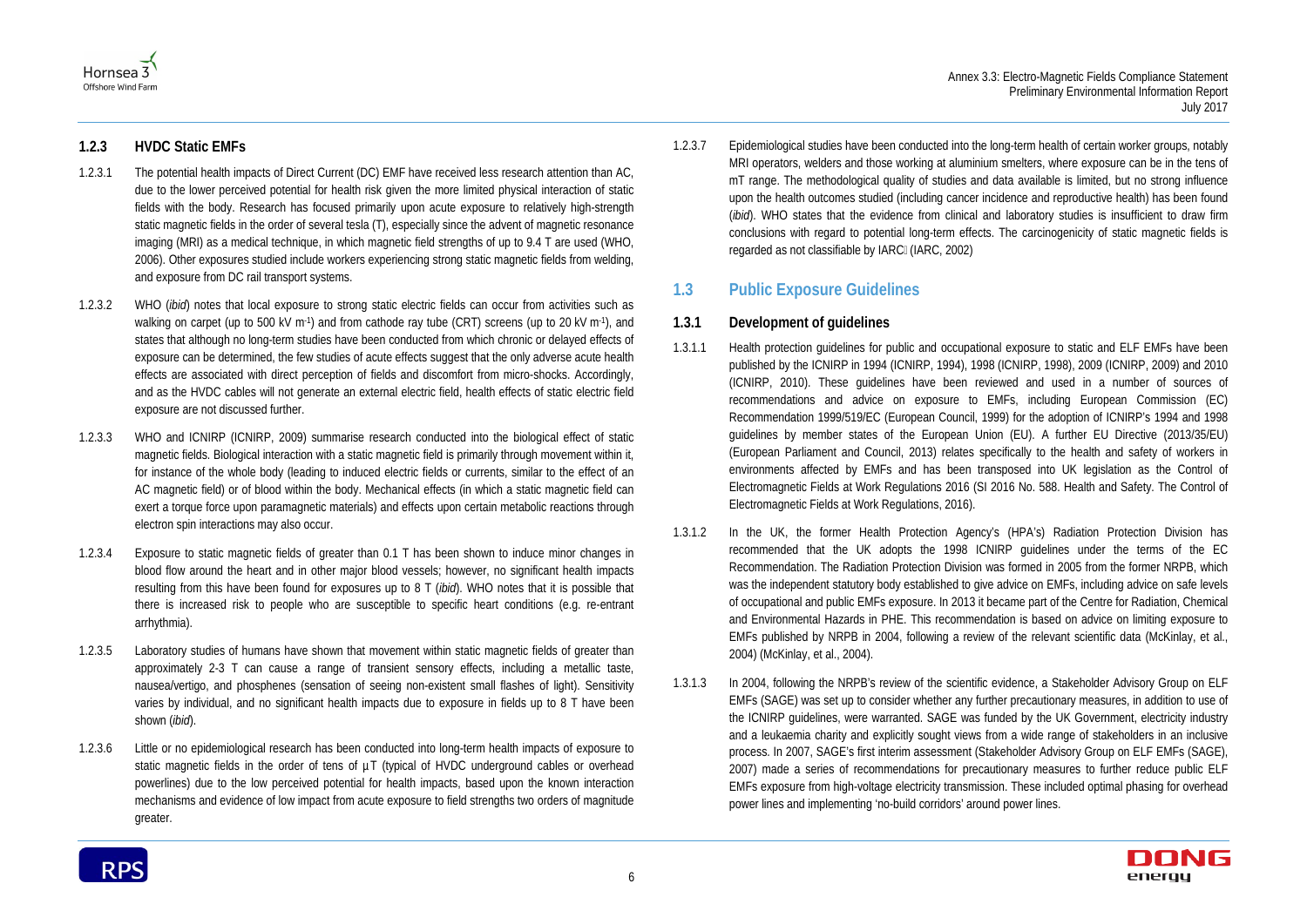



- 1.3.1.4 The UK Government's response, published in 2009 (Department of Health; Department for Communities and Local Government; Department of Energy and Climate Change, 2009), adopted the recommendation for optimal phasing for overhead lines but did not consider that no-build corridors were a proportionate precautionary measure, given the evidence base. This was based on the views of its scientific advisors and is in line with the WHO's 2007 recommendation that precautionary measures are only warranted where they are very low-cost or have no cost. SAGE has subsequently made further recommendations regarding household wiring and appliances.
- 1.3.1.5 Building on the outcomes of the SAGE process, in 2011 DECC published a voluntary code of practice (CoP) detailing the recommended approach for demonstrating compliance with adopted ELF EMFs exposure guidelines, subsequently updated in March 2012 (DECC, 2012a). The CoP "*has been developed following publication of the Government response to the Stakeholder Advisory Group on extremely low frequency electric and magnetic fields (ELF EMFs) (SAGE) First Interim Assessment*… [and] *agreed by the Department of Energy and Climate Change with the Department of Health, the Energy Networks Association, the Welsh Assembly, the Scottish Executive, the Northern Ireland Executive and the Health and Safety Executive*" (page 2). It implements the 1998 ICNIRP guidance for AC fields under the terms of the 1999 EC Recommendation, in the UK context.
- 1.3.1.6 The CoP is used to show compliance with guideline public exposure limits for Nationally Significant Infrastructure Projects (NSIPs) in England and Wales.

#### **1.3.2 National Policy Statement EN-5**

- 1.3.2.1 Guidance on the issues to be assessed for offshore renewable energy developments has been obtained through reference to the Overarching National Policy Statement (NPS) for Energy (EN-1) (DECC, 2011a), the NPS for Renewable Energy Infrastructure (EN-3) (DECC, 2011b) and the NPS for Electricity Networks Infrastructure (EN-5) (DECC, 2011c). NPS EN-1 and NPS EN-3 refer to NPS EN-5 as the primary guidance document in relation to onshore grid connection infrastructure.
- 1.3.2.2 NPS EN-5 Section 2.10 reviews the sources of advice, guidelines and recommendations on EMF. At paragraph 2.10.5 it states that "*Government policy is that exposure of the public should comply with the ICNIRP (1998) guidelines in terms of the EU Recommendation. The electricity industry has agreed to follow this policy. Applications should show evidence of this compliance as specified in 2.10.9 below*".
- 1.3.2.3 Paragraph 2.10.9 states that "*Government has developed with the electricity industry a Code of Practice…that specifies the evidence acceptable to show compliance with ICNIRP (1998) in terms of the EU Recommendation. Before granting consent to an overhead line application, the IPC* [now PINS] *should satisfy itself that the proposal is in accordance with the guidelines, considering the evidence provided by the applicant and any other relevant evidence.*"
- 1.3.2.4 NPS EN-5 states at paragraph 2.10.15 that the applicant should have considered factors relevant to ensuring compliance with the Electricity Safety, Quality and Continuity Regulations 2002: optimal phasing of overhead lines, and any new advice emerging from the Department of Health. It goes on to state in this paragraph that "*…where it can be shown that the line will comply with the current public exposure guidelines and the policy on phasing, no further mitigation should be necessary.*"
- 1.3.2.5 There is no direct provision in the planning system relating to health protection from EMF (DECC, 2011a).

#### **1.3.3 Code of Practice**

- 1.3.3.1 The CoP states that the public exposure limit guideline values are for uniform, unperturbed fields near ground level, such as would be experienced from an overhead line. Although higher (less stringent) levels could be established on a case-by-case basis, the CoP states that the guideline levels would never be lower. As such, the guideline levels specified in the CoP are used as a conservative basis for the assessment in this annex. The CoP specifies on page five that compliance of overhead lines and underground cables at voltages of >132 kV should be shown by "*a calculation or measurement of the maximum fields (i.e. directly under the line, or directly above the cable)*". However, for all substations and for overhead lines or underground cables at ≤132 kV, the CoP states that compliance with the public exposure guidelines is assumed, based on evidence published by the Energy Networks Association for types of infrastructure that by design are not capable of causing exceedance of the public exposure guideline limits.
- 1.3.3.2 The CoP specifies that, given the terms of the 1999 EC Recommendation, assessment of EMF exposure against the general public exposure guidelines is only required in general for residential exposure or certain other cases of long-term exposure of potentially vulnerable groups (e.g. schools). The CoP states that "*In other environments, where exposure can be deemed not to be for a significant period of time, the ICNIRP occupational guidelines, rather that the ICNIRP general public guidelines, shall be deemed to apply*" (page 4).

#### **1.3.4 Guidelines used in this assessment**

1.3.4.1 Public exposure to EMFs from the Hornsea Three onshore transmission infrastructure will be both transient (e.g. on public footpaths) and residential. To be conservative, EMFs exposure from the Hornsea Three onshore transmission infrastructure has therefore been assessed against the general public (as opposed to occupational) exposure guideline, in the following section [\(1.4\)](#page-12-0).



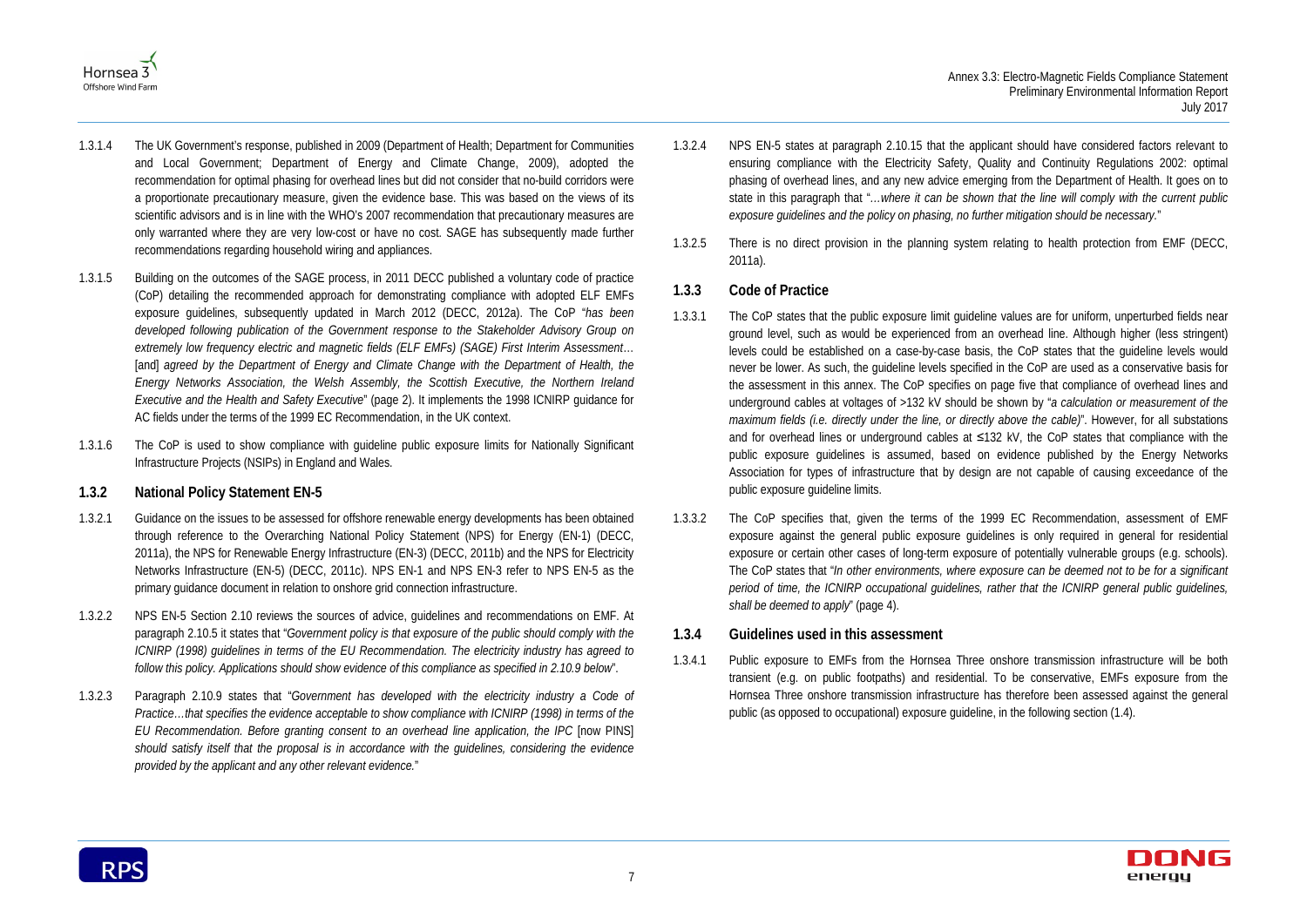



1.3.4.2 [Table 1.2](#page-12-1) summarises the relevant AC (time-varying) and DC (static) field exposure guidelines. For AC fields, the 'basic restriction' level to protect health is for induced current in the central nervous system. The reference level for external fields indicates a threshold beyond which the potential for induced current to exceed the 'basic restriction' should be investigated. Reference levels have been published by ICNIRP and by the former HPA. They relate to the same 'basic restriction' published by ICNIRP in 1998. The reference levels given in the CoP are those specified by the former HPA, on the basis of modelling undertaken by Dimbylow (Dimbylow, 2005). For DC fields, although the ICNIRP guideline level for magnetic field exposure is 40 mT (1994) or 400 mT (2009), ICNIRP discusses the need for "*practical policies… to prevent inadvertent harmful exposure of people with implanted electronic medical devices and implants containing ferromagnetic materials, and injuries due to flying ferromagnetic objects*" (ICNIRP, 2009) (page 511) and in that context makes reference to a lower restriction level of 0.5 mT suggested by the International Electrotechnical Commission (IEC) in 2002 (International Electrotechnical Commission, 2002).

**Table 1.2: Static and ELF EMFs exposure guidelines adopted in the UK.**

<span id="page-12-1"></span>

| <b>Description</b>                                                                                       |                                                                                                                |                        | <b>Public</b>                 |  |  |
|----------------------------------------------------------------------------------------------------------|----------------------------------------------------------------------------------------------------------------|------------------------|-------------------------------|--|--|
| AC fields - 1998 ICNIRP guidelines, as adopted in the UK under the 1999 EC Recommendation and in the CoP |                                                                                                                |                        |                               |  |  |
| 'Basic restriction' (the quantity that must not be<br>exceeded)                                          | Induced current density in the central nervous<br>system                                                       | 10 mA $m-2$            | $2 \text{ mA m}$ <sup>2</sup> |  |  |
| ICNIRP reference level (not a limit in itself but a                                                      | Magnetic field                                                                                                 | $500 \mu T$            | $100 \mu T$                   |  |  |
| guideline for when 'basic restriction' investigation may<br>be required)                                 | Electric field                                                                                                 | $10 \text{ kV m}^{-1}$ | $5$ kV m $-1$                 |  |  |
| CoP reference level (not a limit in itself but a quideline                                               | Magnetic field                                                                                                 | $1,800 \mu T$          | 360 µT                        |  |  |
| for when 'basic restriction' investigation may be<br>required)                                           | Electric field                                                                                                 | 46 kV $m-1$            | 9 kV m-1                      |  |  |
| DC magnetic fields - 1994 ICNIRP guidelines, as adopted in the UK under the 1999 EC Recommendation       |                                                                                                                |                        |                               |  |  |
| 'Basic restriction' (the quantity that must not be<br>exceeded).                                         | Magnetic field. 'Ceiling value' (occupational)<br>and continuous exposure (public).                            | 2T                     | $40 \text{ mT}$               |  |  |
| ICNIRP / IEC indirect effects protective value.                                                          | Magnetic field. Indirect effects (movement of<br>ferromagnetic objects and implants, including<br>pacemakers). | n/a                    | $0.5m$ T                      |  |  |

Sources: (ICNIRP, 1998) (DECC, 2012a) (ICNIRP, 1994) (International Electrotechnical Commission, 2002) (European Council, 1999)

- 1.3.4.3 Although ICNIRP published updated guidance for 50 Hz magnetic fields in 2010 (ICNIRP, 2010) that gives a less stringent 200 µT reference level for general public magnetic field exposure, due to changes in the basis of the basic restriction, and updated guidance giving a less stringent 400 mT level for static magnetic fields (ICNIRP, 2009), the 1999 EC recommendation for use of the more stringent 1998 and 1994 ICNIRP guidance, respectively, remains the basis of UK guidance and the CoP.
- 1.3.4.4 A second Code of Practice (DECC, 2012b), likewise arising from the SAGE recommendations, concerns implementing 'optimum phasing' of dual-circuit overhead lines where feasible. Transposing the order of phases can reduce the maximum field strength due to greater cancellation in the fields between the phases of each circuit. However, this Code of Practice is applicable specifically for dual-circuit overhead power lines and is not applicable to the proposed development, where underground cables are closely grouped together in a trench and may be bundled in a trefoil formation.

## <span id="page-12-0"></span>**1.4 EMFs from Hornsea Three**

- 1.4.1.1 As summarised in the introduction, the proposed transmission infrastructure development will comprise either HVAC or HVDC underground cables (both referred to as 'onshore export cables'), an onshore HVDC converter/HVAC substation and, in the case of the HVAC option, an onshore HVAC booster station. Finally, there will be a short section of HVAC underground cable connecting the onshore substation to the existing National Grid substation.
- 1.4.1.2 Full details of the onshore transmission infrastructure and its design envelope are provided in volume 1, chapter 3: Project Description of the PEIR.
- 1.4.1.3 As discussed in section [1.3,](#page-10-0) the CoP states that compliance with the public exposure guidelines set to protect health is assumed for all substations at their publically accessible perimeter and for underground cables operated at 132 kV or less, without the need for more detailed assessment, on the basis of evidence published by the Energy Networks Association (ENA) showing that by design such infrastructure is not capable of causing exceedance of the public exposure guideline limits. For other infrastructure, a calculation or measurement of the maximum field strength is required, under the calculation or measurement conditions specified in the CoP.
- 1.4.1.4 The Hornsea Three onshore transmission infrastructure will operate at a minimum of 220 kV (HVAC) or 300 kV (HVDC) and so a calculation of field strengths has been undertaken. Although the CoP is for HVAC infrastructure, in this case the same requirement has been taken as applying to HVDC infrastructure.
- 1.4.1.5 Each HVAC circuit would comprise three conductors and each HVDC circuit would comprise two conductors. The number of circuits required depends on the total power that must be transmitted and the transmission voltage that is used. Volume 1, chapter 3: Project Description defines a design envelope of Hornsea Three, indicating that up to six onshore HVAC or two HVDC circuits may be required.

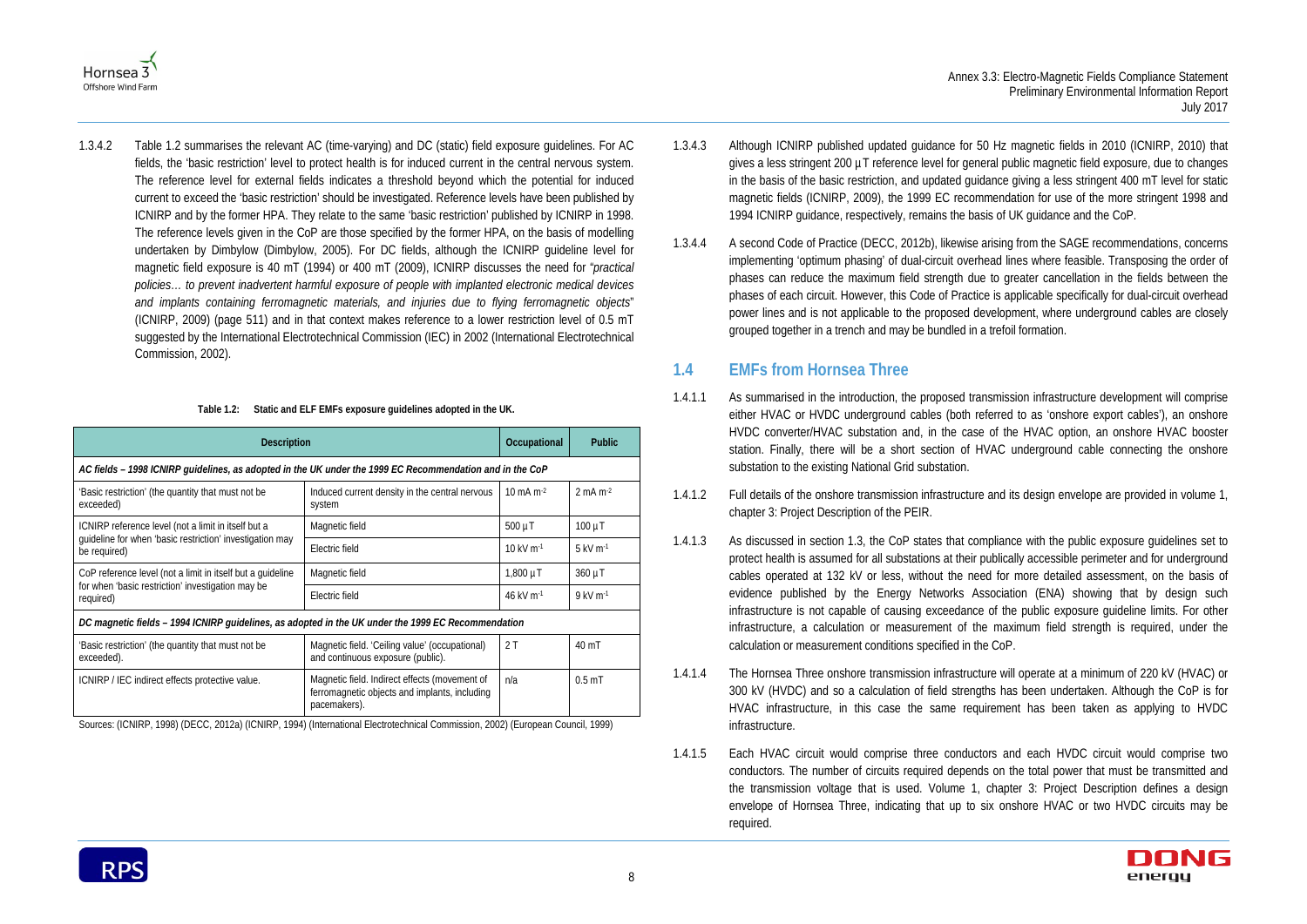

- 1.4.1.6 For the purpose of assessing magnetic field exposure, the worst-case scenario is where the onshore underground cables carry the highest current, which would occur at the lowest voltage for a given amount of power transmitted by each circuit. From the project design envelope defined in volume 1, chapter 3: Project Description, scenarios of six HVAC circuits at 220 kV with current of 1.62 kA or two HVDC circuits at 300 kV with current of 2.22 kA have been selected as worst-case for the assessment.
- 1.4.1.7 Underground cables do not produce an external electric field at ground level due to the shielding of the cable sheath and burial material.
- 1.4.1.8 Volume 1, chapter 3: Project Description shows that the HVAC conductors may be laid in the cable trenches in either a flat or bundled trefoil formation, and both options have been assessed. The HVDC conductors would be laid flat. Although the maximum burial depth is 2 m below ground level to the top of the conductors, the minimum burial depth will generally be 1.2 m and in some sections may be 0.7 m. This would be worst-case for maximum magnetic field exposure (due to the source being closer to receptors above ground) and 0.7 m depth has therefore been used in the assessment.
- 1.4.1.9 Where relevant, the physical arrangement of phases in each circuit has been assessed in the configuration that would generate the maximum field strength. The calculation results given below have therefore been made on a conservative basis.

#### **1.4.2 HVDC Converter/HVAC Substation and HVAC booster station (if required)**

- 1.4.2.1 Due to the distance between substation components and the closest publicly-accessible point (the outer wall or perimeter fence), the greatest EMFs exposure in the vicinity of substations is typically from the overhead lines or underground cables entering and exiting them (National Grid, n.d.) (Danby, 2011).
- 1.4.2.2 The magnetic field strength from the HVAC or HVDC underground cables connecting to the substation/converter station/booster station has been assessed in the sections below. The substation/converter station/booster station perimeter fence and/or building walls (where relevant) will provide screening of the electric field and this would not be expected to exceed the general public exposure guideline.

## **1.4.3 HVAC underground cables**

- 1.4.3.1 The maximum calculated magnetic field strength for each HVAC underground cable design option is shown in [Table 1.3,](#page-13-0) with the greatest value being 55  $\mu$ T, well below (15% of) the CoP 360  $\mu$ T public exposure guideline limit set to protect health.
- 1.4.3.2 All calculations are shown at 1 m above ground as specified in the CoP, and distances are given perpendicular to the centreline of the cable trenches. As illustrated in [Figure 1.1,](#page-13-1) the magnetic field strength drops rapidly with distance from the source and the maximum strength is typically above the mid-point of the circuits or above one circuit, depending on the phasing and cancellation effects between them (for which the results of the worst-case arrangement in each case are shown).



**Table 1.3: Magnetic field strength from HVAC underground cables.**

<span id="page-13-0"></span>

| CoP reference level: 360 µT   |                |                      |         |                      |  |
|-------------------------------|----------------|----------------------|---------|----------------------|--|
| Design                        | <b>Trefoil</b> |                      | Flat    |                      |  |
| Maximum ( $\mu$ T) $\hbar$    | 23.30          |                      | 55.20   |                      |  |
| Distance (m)                  | 17.50          |                      | 27.50   |                      |  |
| Percentage of reference level | 6.5%           |                      | 15.3%   |                      |  |
| Distance $(m)$ <sup>t</sup>   | $\mu$ T        | % of reference level | $\mu$ T | % of reference level |  |
| $\mathbf 0$                   | 1.74           | 0.5%                 | 5.62    | 1.6%                 |  |
| 5                             | 8.27           | 2.3%                 | 18.96   | 5.3%                 |  |
| 10                            | 7.49           | 2.1%                 | 18.92   | 5.3%                 |  |
| 20                            | 7.54           | 2.1%                 | 19.77   | 5.5%                 |  |
| $30\,$                        | 8.25           | 2.3%                 | 18.05   | 5.0%                 |  |
| 40                            | 0.41           | 0.1%                 | 0.68    | 0.2%                 |  |
| 50                            | 0.10           | $< 0.1\%$            | 0.17    | $< 0.1\%$            |  |

† Maximum above the cables. This may be above a conductor rather than 0 m lateral distance from the centreline. ‡ With the exceptions noted above, distances are given perpendicular to the centre point between the six circuits. Calculated field strengths are unperturbed and at 1 m above ground level.



<span id="page-13-1"></span>**Figure 1.1: Magnetic field strength from HVAC underground cables.**

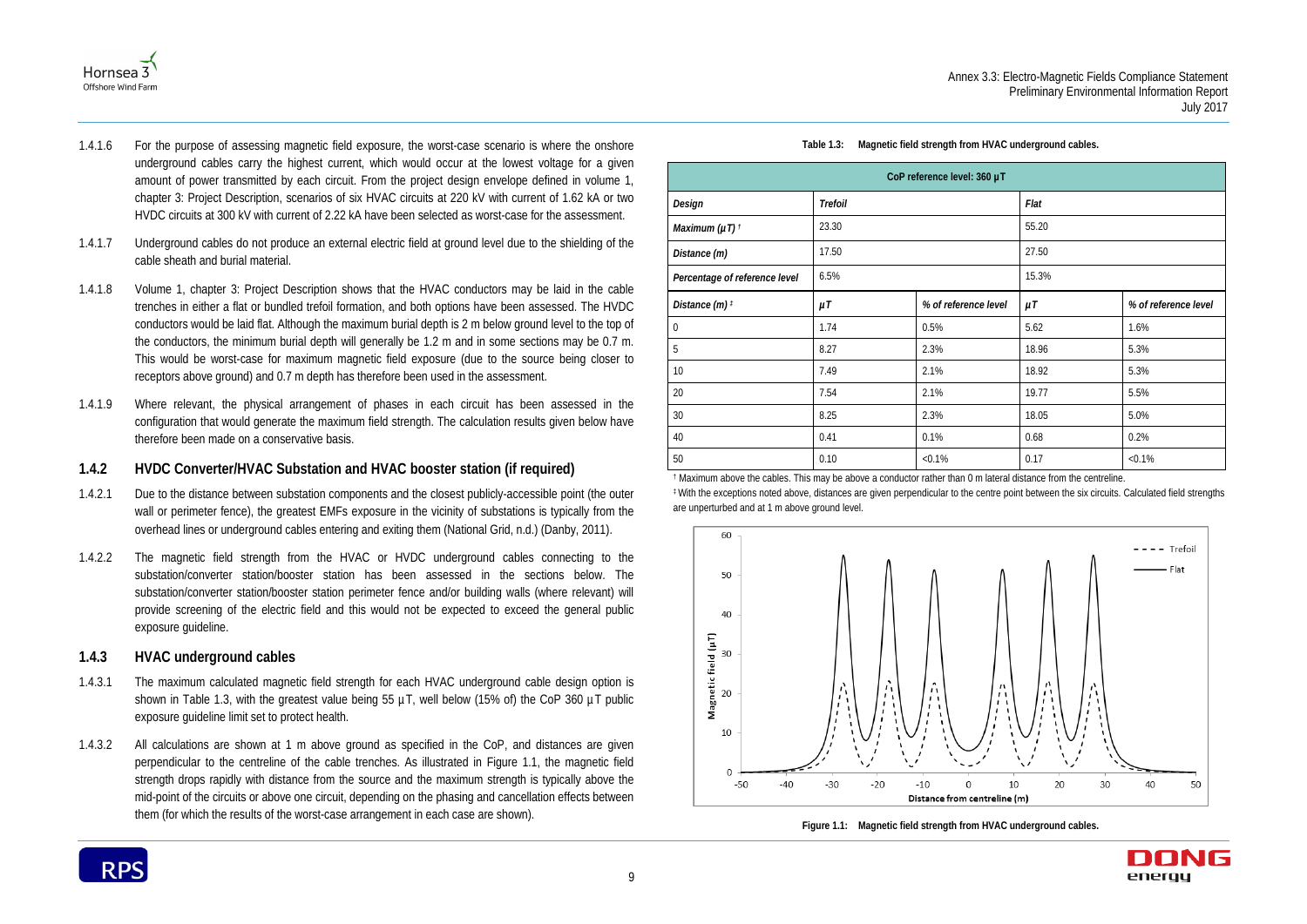

#### **1.4.4 HVDC underground cables**

- 1.4.4.1 The maximum calculated magnetic field strength for each HVDC underground cable design option is shown in [Table 1.4,](#page-14-0) with the greatest value being 23  $\mu$ T, well below (5% of) the 500  $\mu$ T guideline recommended by ICNIRP and IEC, and greatly below the 40,000 µT ICNIRP public exposure guideline limit set to protect health.
- 1.4.4.2 All calculations are shown at 1 m above ground as specified in the CoP, and distances are given perpendicular to the centreline of the cable trenches. As illustrated in [Figure 1.2,](#page-14-1) the magnetic field strength drops rapidly with distance from the source and the maximum strength is typically above the mid-point of the circuits or above one circuit, depending on the relative positions of the positive and negative conductors in each circuit (for which results of the worst-case arrangement in each case are shown).



#### **Table 1.4: Magnetic field strength from HVDC underground cables.**

<span id="page-14-0"></span>

| ICNIRP / IEC guideline level: 500 µT |         |                      |
|--------------------------------------|---------|----------------------|
| Maximum ( $\mu$ T) $t$               | 23.26   |                      |
| Distance (m)                         | 6.25    |                      |
| Percentage of reference level        | 4.7%    |                      |
| Distance $(m)$ <sup>t</sup>          | $\mu$ T | % of reference level |
| $\overline{0}$                       | 6.24    | 1.2%                 |
| $5\phantom{.0}$                      | 17.43   | 3.5%                 |
| 10                                   | 15.63   | 3.1%                 |
| 20                                   | 0.93    | 0.2%                 |
| 30                                   | 0.24    | 0.0%                 |
| 40                                   | < 0.1   | 0.0%                 |
| 50                                   | < 0.1   | 0.0%                 |

† Maximum above the cables. This may be above a conductor rather than 0 m lateral distance from the centreline. ‡ With the exceptions noted above, distances are given perpendicular to the centre point between the two circuits. Calculated field strengths are unperturbed and at 1 m above ground level.



<span id="page-14-1"></span>**Figure 1.2: Magnetic field strength from HVDC underground cables.**

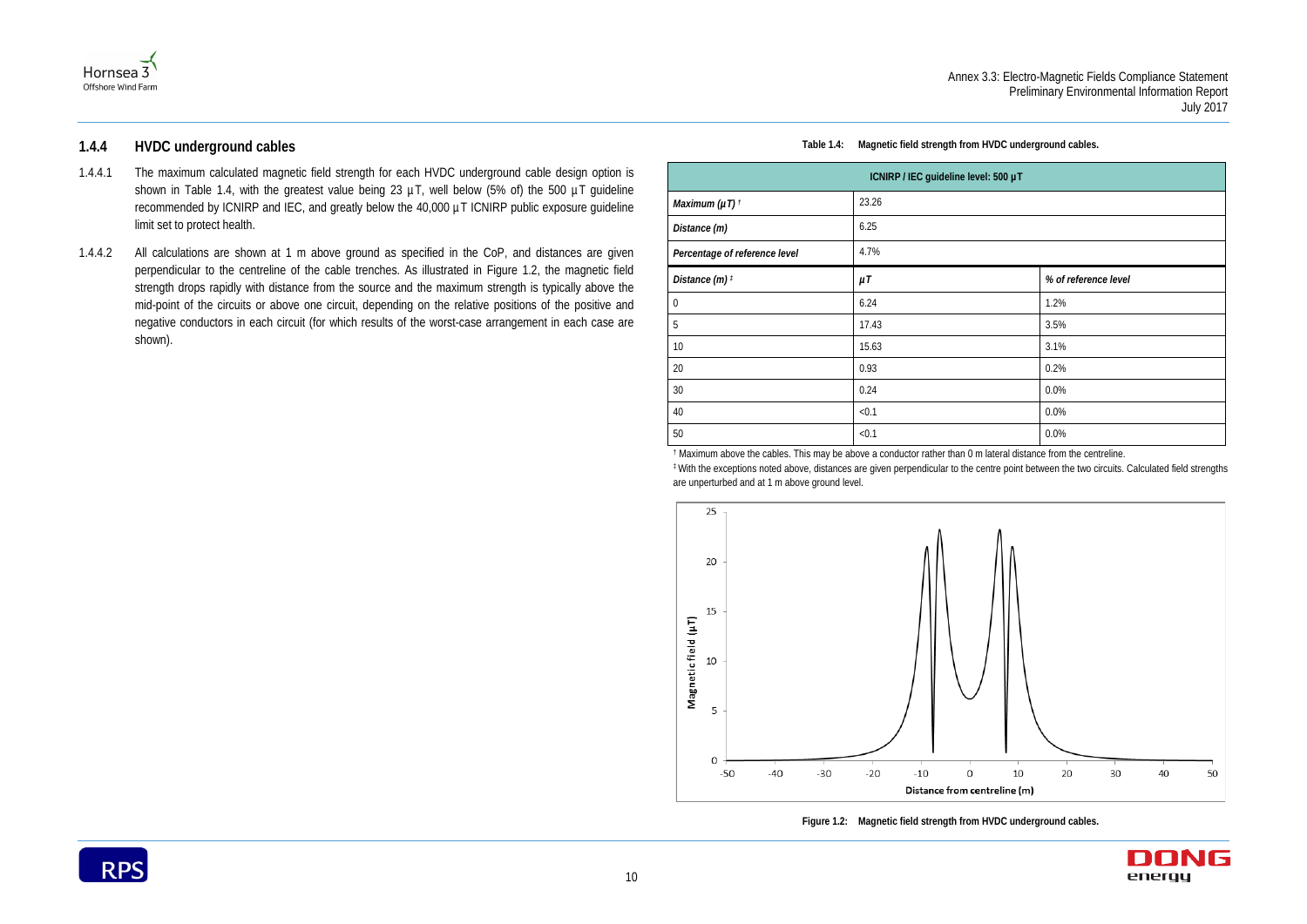



## <span id="page-15-0"></span>**1.5 Summary and Conclusions**

- 1.5.1.1 Hornsea Three will require construction and operation of onshore electricity transmission infrastructure to provide a connection for exporting electricity generated by the wind farm to the national electricity grid. The onshore transmission infrastructure will comprise either high voltage alternating current (HVAC) or high voltage direct current (HVDC) underground cables, an onshore substation (which in the case of HVDC will also contain an HVDC converter station) and, in the case of HVAC, an onshore HVAC booster station. Finally, there will be a short section of HVAC underground cable connecting the onshore substation to the existing Norfolk Main National Grid substation. These electricity transmission infrastructure components will generate static and power-frequency electric and magnetic fields (EMFs).
- 1.5.1.2 EMFs are part of the natural world, and are also produced wherever electricity is generated, transmitted or used. Public exposure to power-frequency EMFs comes from a range of sources including household wiring and appliances, low-voltage distribution power lines or underground cables, and high-voltage transmission power lines or underground cables. Exposure to static EMFs comes from the earth's natural magnetic field, atmospheric electrical field, and human sources such as appliances and electric rail lines.
- 1.5.1.3 It is possible for strong static and power-frequency EMFs to have a detectible physiological effect on the body. Very extensive scientific research has been undertaken to investigate whether there is potential for adverse health effects from EMFs exposure. International and national health protection bodies have reviewed this data using a weight of evidence approach and have recommended conservative guidelines for public EMFs exposure, set to protect health.
- 1.5.1.4 Guidelines have been published by the International Commission on Non-Ionizing Radiation Protection (ICNIRP). They form the basis of an EC Recommendation and have been adopted in the UK, on the basis of advice from the government's scientific health advisors, in the form of a Code of Practice agreed with the electricity industry. This specifies reference levels that should not be exceeded in order to ensure public health protection. The Code of Practice is referenced in the National Policy Statement for Electricity Networks Infrastructure, which states that the Planning Inspectorate "*should satisfy itself that the proposal is in accordance with the guidelines, considering the evidence provided by the applicant and any other relevant evidence."*
- 1.5.1.5 The public health protection guideline reference level specified in the Code of Practice for powerfrequency magnetic field exposure is 360  $\mu$ T (microteslas) and for electric field exposure it is 9 kV.m<sup>-1</sup> (kilovolts per metre). For static magnetic fields, the guideline recommended by ICNIRP is 40 mT (milliteslas) for general public exposure and  $0.5$  mT (500  $\mu$ T) to protect those with implanted medical devices. There is no specific guideline exposure limit for static electric fields.
- 1.5.1.6 Maximum magnetic field strengths have been calculated for the proposed underground cable designs, using worst-case assumptions where required, in accordance with the approach specified in the Code of Practice.



- 1.5.1.8 Field strengths drop rapidly with distance from the source, and the field strength to the sides of the cable route away from the conductors would be lower than these maxima for both HVAC and HVDC. This is illustrated in plots of field strength by distance shown in the main body of the EMFs annex. This is illustrated by figures 1.1 and 1.2 above.
- 1.5.1.9 Underground cables do not produce an external electric field at ground level due to the shielding of the cable sheath and burial material.
- 1.5.1.10 Due to the distance between substation components and the closest publically-accessible point (the outer wall or perimeter fence), the greatest EMFs exposure in the vicinity of substations is typically from the overhead lines or underground cables entering and exiting them. Magnetic fields associated with overhead lines and/or underground cables have been discussed above. The substation/converter station/booster station perimeter fence and/or building walls (where relevant) will provide screening of the electric field and this would not be expected to exceed the general public exposure guideline.
- 1.5.1.11 In conclusion, on the basis of the guidance for EMFs from electricity infrastructure adopted in the UK and the published evidence to support that, it is considered that the levels of EMFs from the proposed development would be well below the guideline public exposure reference levels set to protect health.

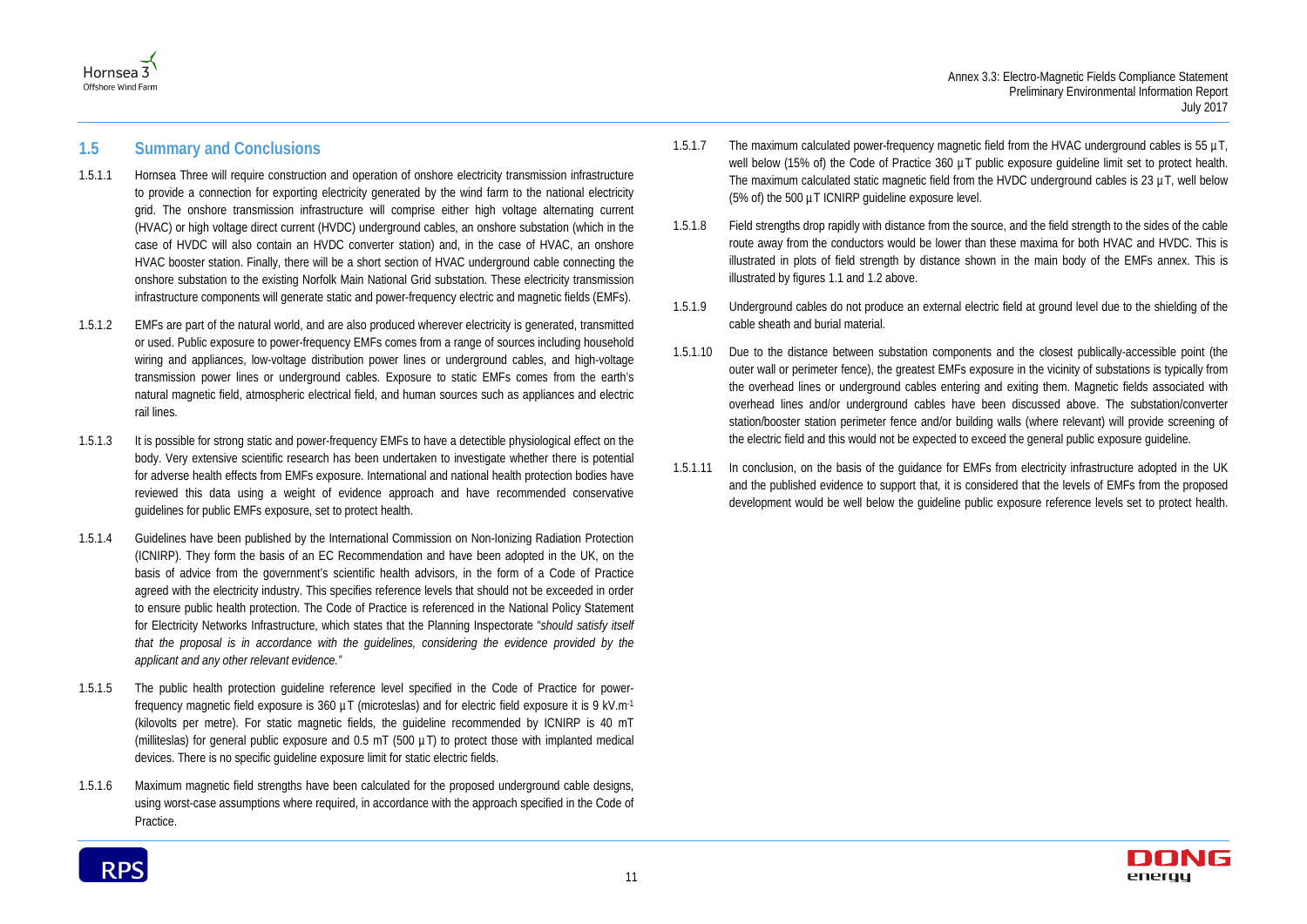



## <span id="page-16-0"></span>**1.6 References**

Ahlbom, A, Day, N., Feychting, M., Roman, E., Skinner, J., Dockerty, J., Linet, M., McBride, M., Michaelis, J., Olsen, J., Tynes, T. and Verkasalo, P. (2000) A Pooled Analysis of Magnetic Fields and Childhood Leukaemia. British Journal of Cancer, 83(5), 689-692.

Bradford Hill, A. (1965) The Environment and Disease: Association or Causation?. Proceedings of the Royal Society of Medicine, 58(5), p. 295-300.

British Geological Survey (n.d.) The Earth's Magnetic Field: An Overview. [Online]. Available at: http://www.geomag.bgs.ac.uk/education/earthmag.html (Accessed: 20 March 2015).

Bunch, K., Keegan, T., Swanson, J., Vincent, T. and Murphy, M. (2014) Residential distance at birth from overhead high-voltage powerlines: childhood cancer risk in Britain 1962-2008. British Journal of Cancer, 110, 1402-1408.

Consales, C., Merla, C., Marino, C. & Benassi, B. (2012) Electromagnetic fields, oxidative stress, and neurodegeneration. International Journal of Cell Biology, 2012, 1-16.

Crespi, C, Vergara, X., Hooper, C., Oksuzyan, S., Wu, S., Cockburn, M. and Kheifets, L. (2016) Childhood leukaemia and distance from power lines in California: a population-based case-control study. British Journal of Cancer*,* 115(1), 122-128.

Danby, G. (2011) Electricity substations and health - Commons Library Standard Note. [Online]. Available at: http://www.parliament.uk/briefing-papers/SN06151.pdf (Accessed: 18 February 2015).

DECC (2011c) National Policy Statement for Energy Networks Infrastructure (EN-5). London, The Stationary Office.

DECC (2011b) National Policy Statement for Renewable Energy Infrastructure (EN-3). London, The Stationary Office.

DECC (2011a) Overarching National Policy Statement for Energy (EN-1). London, The Stationary Office.

DECC (2012b) Optimum phasing of high voltage double-circuit power lines: A voluntary Code of Practice. London, Department of Energy and Climate Change.

DECC (2012a) Power Lines: Demonstrating compliance with EMF public exposure guidelines. A voluntary Code of Practice*.* London, Department of Energy and Climate Change.

Department of Health; Department for Communities and Local Government; Department of Energy and Climate Change (2009) Government response to the SAGE recommendations. s.l., Department of Health.

Dimbylow, P. (2005) Development of the female voxel phantom, NAOMI, and its application to calculations of induced current densities and electric fields from applied low frequency magnetic and electric fields. Physics in Medicine and Biology, 50(6), 1047-70.

Draper, G., Vincent, T. & Swanson, J. (2005) Childhood cancer in relation to distance from high voltage power lines in England and Wales: a case control study. British Medical Journal, 330(7503), 1290.

Energy Networks Association (2013) Electric and magnetic fields: the facts. London, Energy Networks Association.

European Council recommendation 1999/519/EC of 12 July 1999 on the limitation of exposure of the general public to electromagnetic fields (0 Hz to 300 GHz).

European Parliament and Council Directive 2013/35/EU on the minimum health and safety requirements regarding the exposure of workers to the risks arising from physical agents (electromagnetic fields) and repealing Directive 2004/40/EC.

Frei, P. Poulsen, A., Mezei, G., Pedersen, C., Cronberg Salem, L., Johansen, C., Röösli, M. and J. Schüz (2013) Residential distance to high-voltage power lines and risk of neurodegenerative diseases: a Danish population-based case-control study. American Journal of Epidemiology, 177(9), 970-978.

Greenland, S. Sheppard, A., Kaune, W., Poole, C. and Kelsh, M. (2000) A pooled analysis of magnetic fields, wire codes, and childhood leukaemia. Epidemiology, 11(6), 624-634.

Health Protection Agency (2006) Power Frequency Electromagnetic Fields. Melatonin and the Risk of Breast Cancer. Report of an Independent Advisory Group on Non-ionising Ratiation. London, Health Protection Agency.

Huss, A., Spoerri, A., Egger, M. and Roosli, M. (2009) Residence near power lines and mortality from neurodegenerative diseases: longitudinal study of the Swiss population. American Journal of Epidemiology*,* 169(2), 167-175.

IARC (2002) IARC Monographs on the Evaluation of Carcinogenic Risks to Humans, Volume 80 Non-ionising Radiation, Part 1: Static and Extremely Low-Frequency (ELF). Lyon, IARCPress.

ICNIRP (1994) Guidelines on Limits of Exposure to Static Magnetic Fields. Health Physics, Volume 66(100), 100- 106.

ICNIRP (1998) Guidelines for Limiting Exposures to Time-Varying Electric, Magnetic and Electromagnetic Fields (Up to 300 GHz). Health Physics, 74(4), 494-522.

ICNIRP (2009) ICNIRP Guidelines on Limits of Exposure to Static Magnetic Fields. Health Physics, 96(4), 504-514.

ICNIRP (2010) Guidelines for Limiting Exposure to Time-Varying Electric and Magnetic Fields (1 Hz to 100 kHz). Health Physics, 99(6), 818-836.

International Electrotechnical Commission (2002) Safety of Magnetic Resonance Equipment for Medical Diagnosis. Geneva, IEC.

Kheifets, L. (2010) Pooled Analysis of Recent Studies on Magnetic Fields and Childhood Leukaemia. British Journal of Cancer, Volume 103(7), 1128-1135.